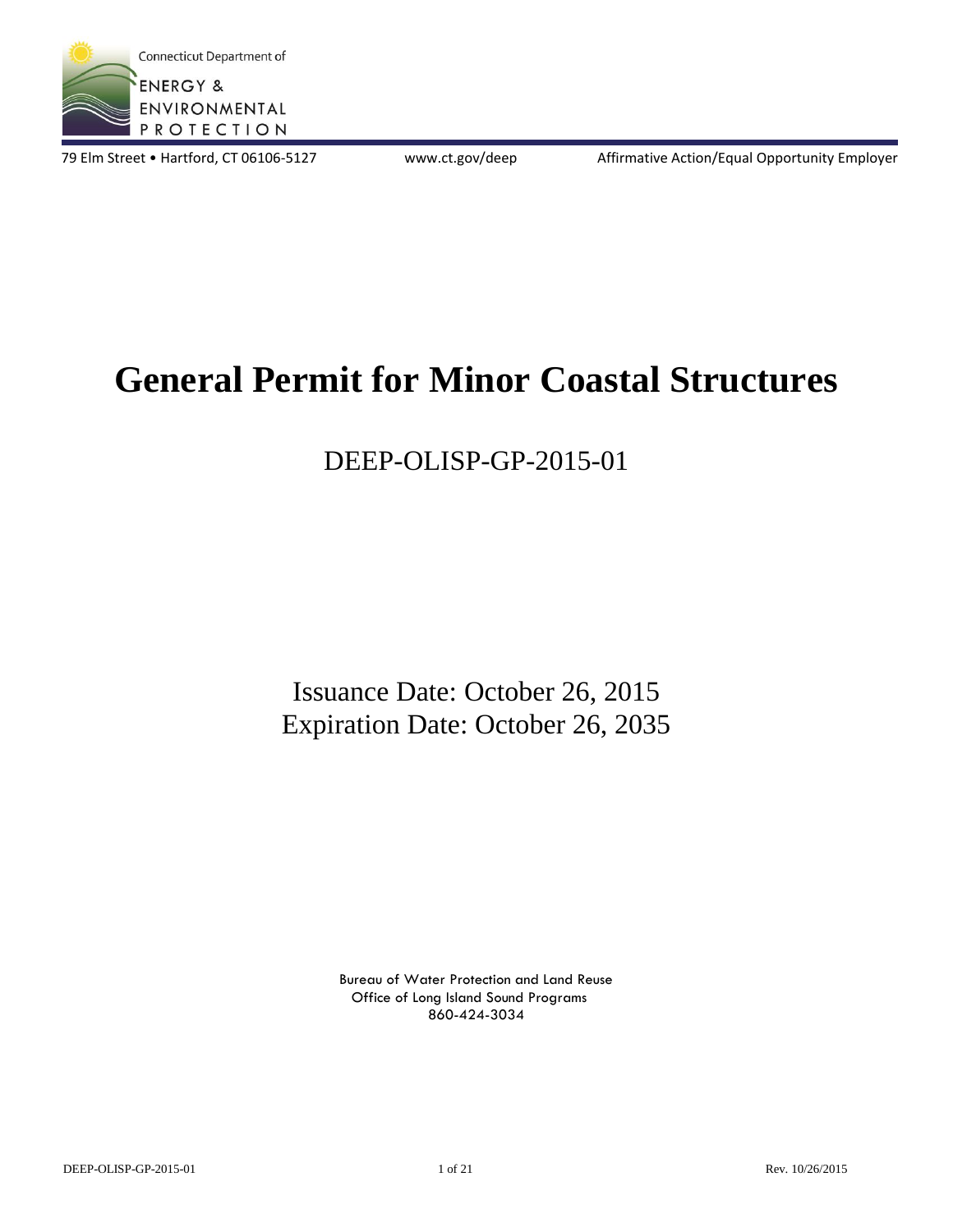## **General Permit for Minor Coastal Structures**

## **Table of Contents**

| <b>Section 1.</b> |                                                                                             |  |
|-------------------|---------------------------------------------------------------------------------------------|--|
| Section 2.        |                                                                                             |  |
| Section 3.        | (a)<br>(b)<br>(c)<br>(d)<br>(e)                                                             |  |
| <b>Section 4.</b> | (a)<br>(b)<br>(c)<br>(d)<br>(e)<br>(f)<br>(g)                                               |  |
| Section 5.        | General Construction and Use Conditions applicable to all activities of this General<br>(i) |  |
| Section 6.        | (a)<br>(b)<br>(c)<br>(d)<br>(e)<br>(f)<br>(g)<br>(h)<br>(i)<br>(j)                          |  |
| Section 7.        | (a)<br>(b)<br>(c)                                                                           |  |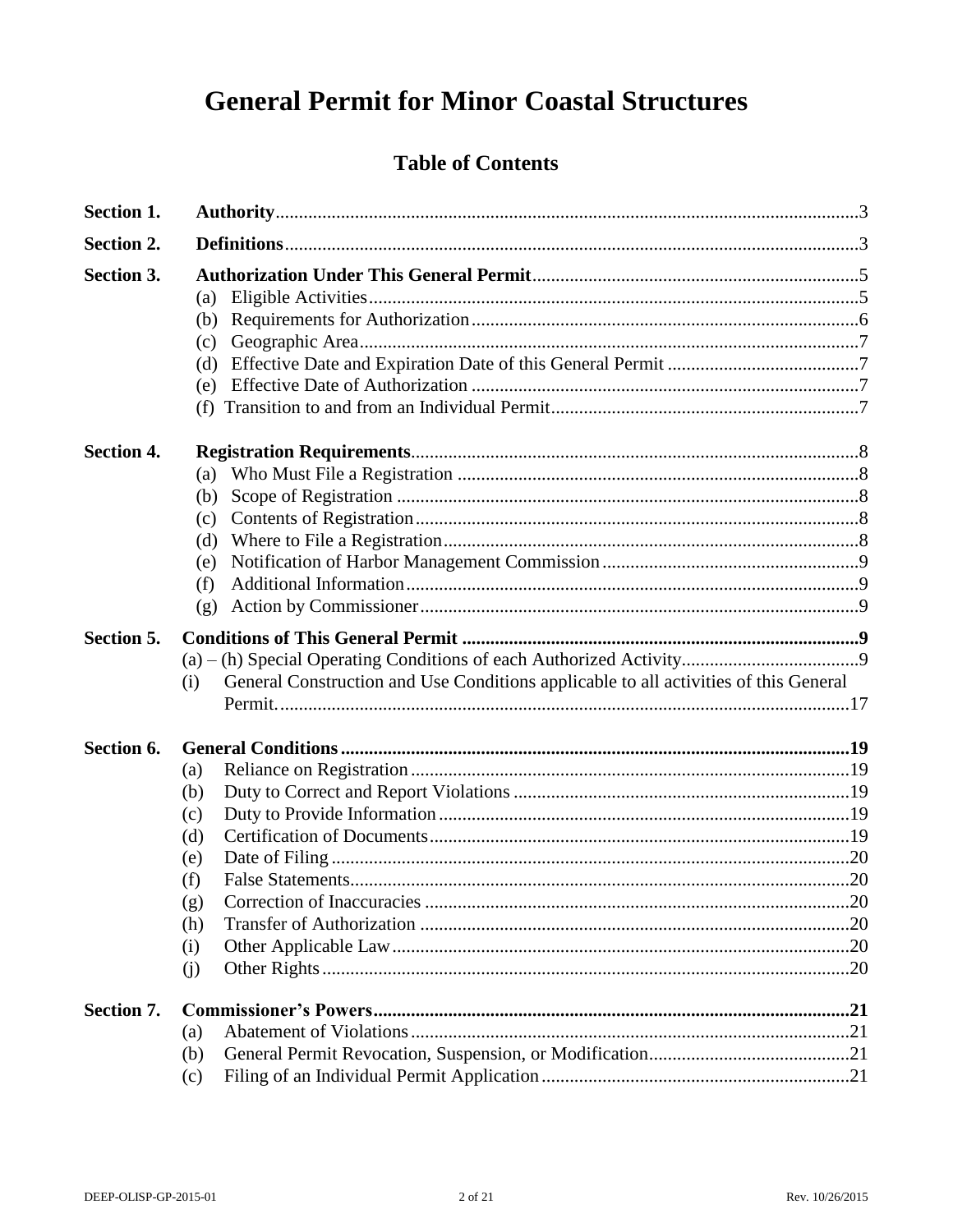## **General Permit for Minor Coastal Structures**

## **Section 1. Authority**

This general permit is issued under the authority of section 22a-361(d) of the General Statutes.

#### **Section 2. Definitions**

As used in this general permit:

*"4/40 dock"* means a structure comprised of a fixed pier, ramp and float, or any part or combination thereof, which is accessory to a residential property, does not extend further waterward than the distance to a depth of -4 feet mean low water or a distance of 40 feet from mean high water, whichever is shortest, and which is used to achieve riparian or littoral access to tidal, coastal or navigable water for noncommercial boating purposes.

*"Access stairs"* means an open-design structure or ladder affixed in a parallel fashion to an existing authorized wall, bulkhead or revetment or a stairway constructed landward into an existing wall or revetment, which is used solely for pedestrian access from the upland to the shoreline, and which is accessory to a residential property.

*"Approval of registration"* means an approval of registration issued under Section 3 of this general permit.

*"Authorized activity"* means any activity authorized by this general permit.

*"Buoy or marker"* means any aid to navigation, water skiing ramp or course marker, slalom or regatta course marker, or buoy marking an aquaculture area or gear, swim area, boating channel or other defined water sports area. No mooring, dock, pier, floating dock or other structure for the berthing or securing of vessels shall constitute a buoy or marker.

*"Clean Vessel Act program"* means the grant program administered by the department pursuant to the federal Clean Vessel Act of 1992 (Title 5, Subtitle F of P.L. 102-587) as amended.

*"Coastal Jurisdiction Line" or "CJL"* means coastal jurisdiction line as defined by section 22a-359(c) of the General Statutes.

*"Coastal resources"* means coastal resources as defined by section 22a-93(7) of the General Statutes.

*"Commissioner"* means commissioner as defined by section 22a-2(b) of the General Statutes.

*"Day"* means the calendar day; if any date specified in the general permit falls on a Saturday, Sunday, or legal holiday, such deadline shall be the next business day thereafter.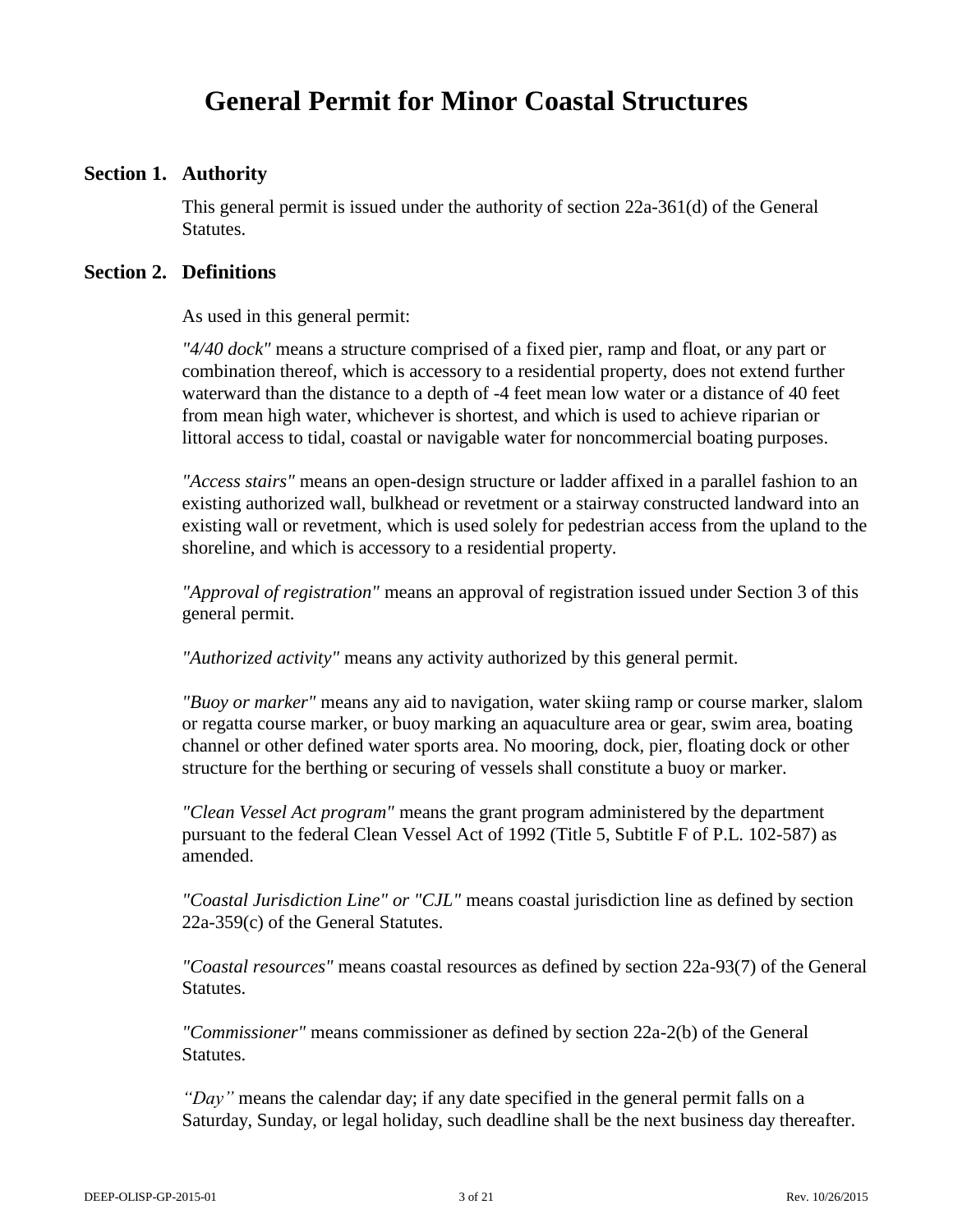*"Department"* means the department of energy and environmental protection.

*"Experimental activity"* means any activity conducted below the coastal jurisdiction line or in tidal wetlands for the purpose of collecting biological, geological, environmental, meteorological, engineering or other scientific information. This includes, but is not limited to, test pits, core sampling, driving of test pilings, and use of geological probes.

*"Individual permit"* means a permit issued to a named permittee under section 22a-32 or 22a-361 of the General Statutes.

*"Harbormaster"* means a harbormaster or deputy harbormaster appointed pursuant to section 15-1 of the General Statutes.

*"Harbor mooring"* means a mooring approved by a harbormaster in accordance with section 15-8 of the General Statutes and, where applicable, is consistent with a harbor management plan approved pursuant to section 22a-113m of the General Statutes.

*"Mean high water"* means the average of all the high water heights observed over the National Tidal Datum Epoch.

*"Mean low water"* means the average of all the low water heights observed over the National Tidal Datum Epoch.

*"Mooring"* means a structure which is employed to moor, dock, or otherwise secure a vessel used for waterborne travel, and which consists of either (1) a mooring buoy secured by bottom anchor; (2) a system of mooring lines secured to no more than two pilings or stakes; or (3) a single floating dock unattached to land and not associated with any other docking structure, which is no more than 100 square feet in area, secured by bottom anchor or by no more than two pilings or stakes, and seasonally installed and removed.

*"Non-harbor mooring"* means a mooring placed where the location of such mooring is not subject to the jurisdiction of a harbormaster or of a harbor management plan approved pursuant to section 22a-113m of the General Statutes.

*"Osprey"* means the bird species *Pandion haliaetus.* 

*"Osprey platform"* means a single pole or group of poles each no more than 20 feet long and having a diameter of no more than 15 inches, with a platform which rests upon the pole or poles at least 10 feet off the ground, and which does not exceed 25 square feet in surface area.

*"Perch pole"* means a pole no more than 10 feet long and having a diameter of no more than 15 inches, which is utilized for the purposes of providing a perch for osprey.

*"Municipality"* means a city, town or borough of the state.

*"Permittee"* means a person or municipality which has filed a registration with the commissioner and has received a written receipt from the commissioner of such registration, where applicable.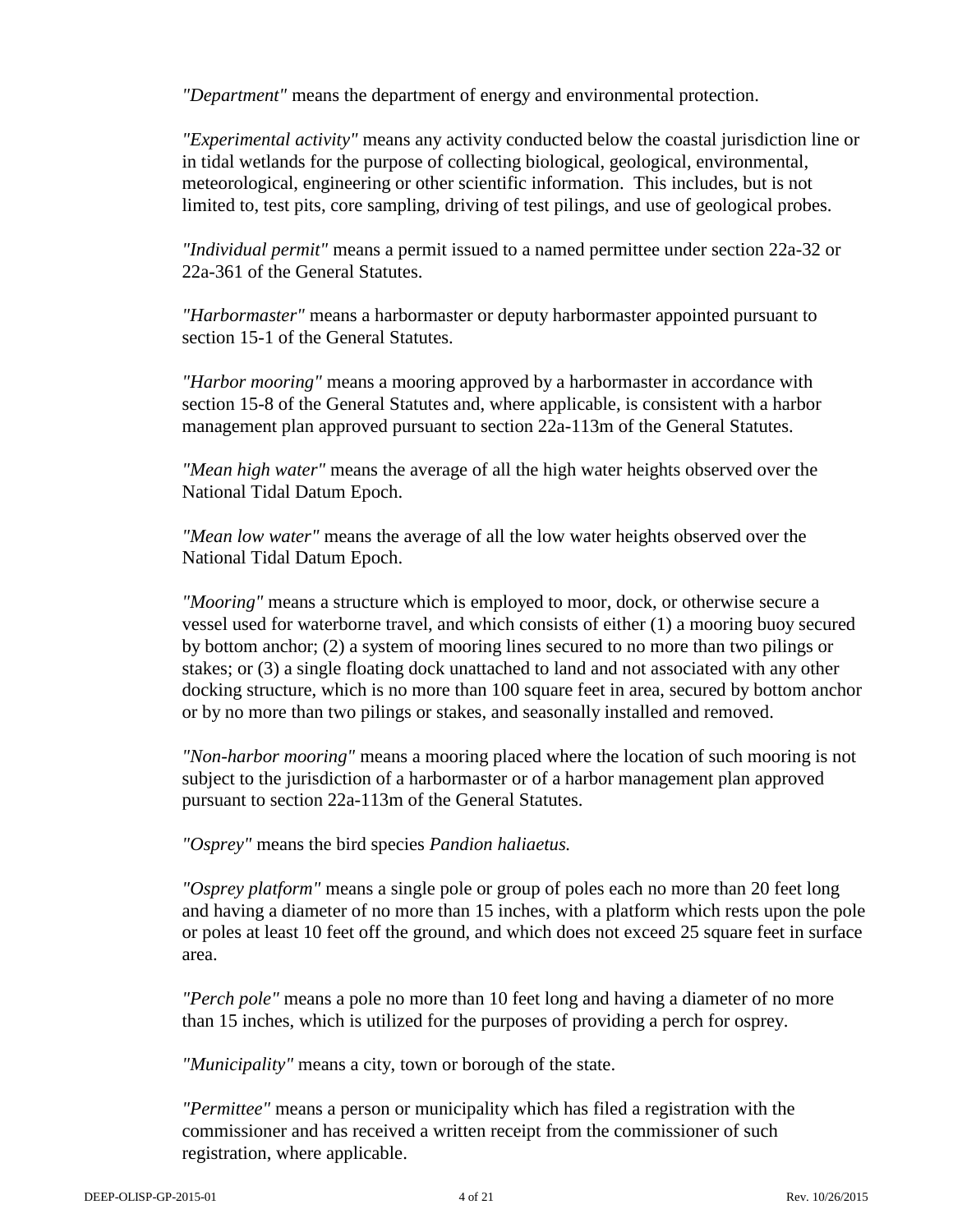*"Person"* means person as defined by section 22a-2(c) of the General Statutes.

*"Pump-out facility"* means any device, equipment or structure that allows for the removal of sewage from the sewage holding tank of a marine sanitation device as defined by section 15-170(c) of the General Statutes or from a portable toilet and the transfer of such sewage to a system for sewage treatment or disposal, and includes any associated sewage storage tank, portable or permanently installed pump, fitting, hose or piping.

*"Registrant"* means a person or municipality which files a registration pursuant to Section 4 of this general permit.

*"Registration"* means a registration form filed with the commissioner pursuant to Section 4 of this general permit.

*"Scientific monitoring device"* means any instrument, apparatus, trap or other equipment utilized below the coastal jurisdiction line or in tidal wetlands for the purpose of collecting biological, geological, environmental, meteorological, engineering, or other scientific data, specimens, or samples.

*"Surface elevation table"* means a specific device consisting of a rod, concrete base, instrument receiver and associated sampling equipment, stakes, and temporary access platforms installed in a wetland surface and used to measure changes in wetland substrate elevations.

*"Site"* means geographically contiguous land or water on which an authorized activity takes place or on which an activity for which authorization is sought under this general permit is proposed to take place. Non-contiguous land or water owned by the same person and connected by a right-of-way which such person controls and to which the public does not have access shall be deemed the same site.

*"Swim float"* means a single floating or inflatable structure unattached to land or to any other structure, secured by bottom anchor, seasonally installed and removed, and used solely for swimming.

*"Tidal wetlands"* means wetland as defined by section 22a-29(2) of the General Statutes.

*"Watercourse"* means watercourse as defined by section 22a-38 of the General Statutes.

## **Section 3. Authorization Under This General Permit**

## *(a) Eligible Activities*

This general permit authorizes the following activities within the tidal, coastal, and navigable waters of the state below the elevation of the coastal jurisdiction line and, where specifically allowed, in tidal wetlands, provided the requirements of Section 3(b) of this general permit are satisfied:

## **(1) construction and maintenance of a 4/40 dock or access stairs;**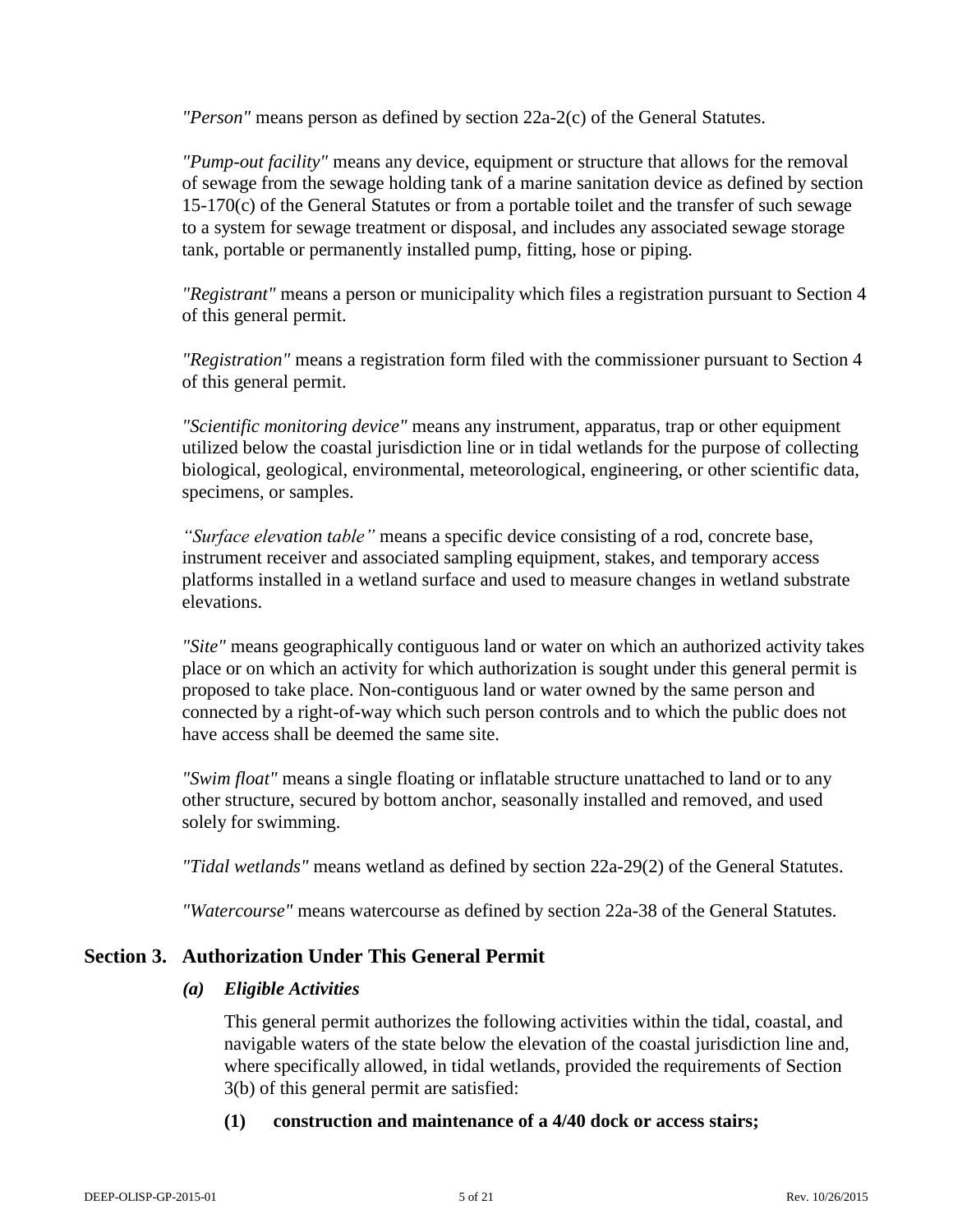- **(2) placement, removal and replacement of a non-harbor mooring;**
- **(3) installation of an osprey platform and perch pole;**
- **(4) installation of a buoy or navigational marker;**
- **(5) placement, removal and replacement of a harbor mooring;**
- **(6) placement, removal and replacement of a swim float;**
- **(7) installation, replacement or repair of a pump-out facility;**
- **(8) experimental activities or the placement, removal and replacement of scientific monitoring devices.**

#### *(b) Requirements for Authorization*

This general permit authorizes each of the activities listed in Section  $3(a)$  of this general permit provided:

(1) Registration Required

A completed registration with respect to activities identified in Section  $3(a)(1)$  $(4/40 \text{ dock})$  and  $3(a)(2)$  (non-harbor mooring) of this general permit has been filed with the commissioner and the commissioner has issued an approval of registration in-writing to the permittee.

No registration is required with respect to activities identified in Section  $3(a)(3)$ through Section 3(a)(8) of this general permit.

(2) Coastal Area Management

Such activity is consistent with all-applicable goals and policies in section 22a-92 of the General Statutes, and will not cause adverse impacts to coastal resources as defined in section 22a-93 of the General Statutes.

(3) Endangered and Threatened Species

Such activity does not threaten the continued existence of any species listed pursuant to section 26-306 of the General Statutes and will not result in the destruction or adverse modification of habitat designated as essential to such species.

(4) Aquifer Protection

Such activity, if it is located within an aquifer protection area as mapped under section 22a-354b of the General Statutes, complies with regulations adopted pursuant to section 22a-354i of the General Statutes.

(5) Conservation and Preservation Restrictions

Such activity, if located on or may affect property subject to a conservation or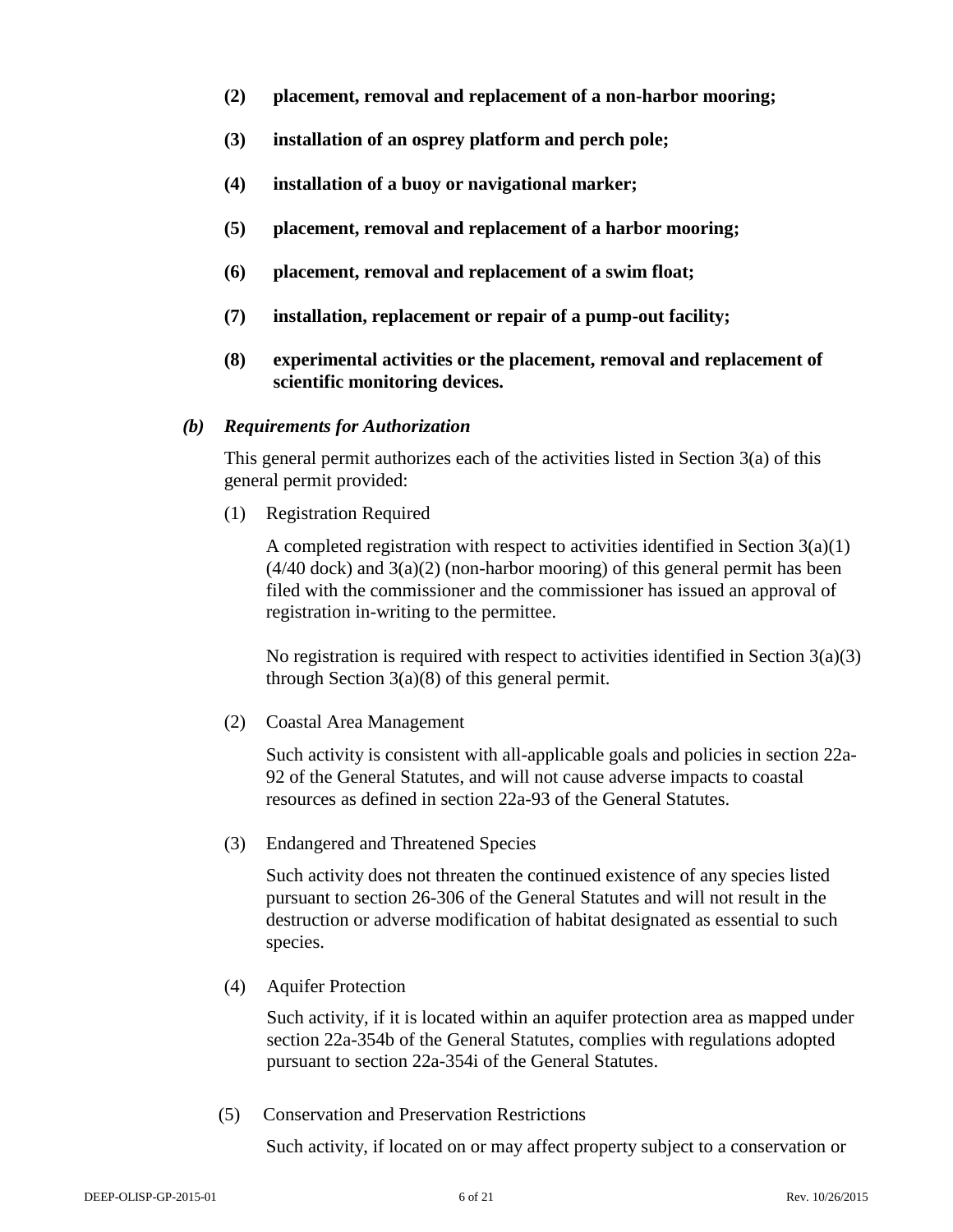preservation restriction, complies with section 47-42d of the Connecticut General Statutes, by providing the following to the commissioner: proof of written notice to the holder of such restriction of the proposed activity's registration pursuant to this general permit or a letter from the holder of such restriction verifying that the proposed activity is in compliance with the terms of the restriction.

### (6) Flood Management

Such activity shall be consistent with all applicable standards and criteria established in sections 25-68d(b) of the General Statutes and sections 25-68h-1 through 25-68h-3, inclusive, of the Regulations of Connecticut State Agencies.

## *(c) Geographic Area*

This general permit applies throughout the tidal, coastal and navigable waters of the State of Connecticut and, where not explicitly disallowed, in tidal wetlands.

## *(d) Effective Date and Expiration Date of this General Permit*

This general permit is effective on the date it is issued by the commissioner and expires twenty (20) years from such date of issuance.

### *(e) Effective Date of Authorization*

Any activity identified in Section  $3(a)(1)$  or Section  $3(a)(2)$  of this general permit is authorized by this general permit on the date the commissioner issues a written approval of registration with respect to such activities.

Any activity identified in Section 3(a)(3) through Section 3(a)(8) of this general permit is authorized by this general permit on the date this general permit becomes effective or on the date the activity is initiated, whichever is later.

## *(f) Transition to and from an Individual Permit*

No person shall operate or conduct an activity authorized by both an individual permit and this general permit. The requirements for transitioning authorization are as follows:

- (1) *Transition from an Individual Permit to Authorization under this General Permit*. If an activity meets the requirements of authorization of this general permit and such operation or activity is presently authorized by an individual permit, the permittee may seek a modification to the permit to exclude such operation or activity from the individual permit or if the operation or activity is the sole operation or activity authorized by such permit, the permittee shall surrender its permit in writing to the commissioner. In either event, such permittee's individual permit shall continue to apply and remain in effect until authorization of such operation or activity under this general permit takes effect.
- (2) *Transition from Authorization under this General Permit to an Individual Permit* If an activity or operation is authorized under this general permit and the commissioner subsequently issues an individual permit for the same activity,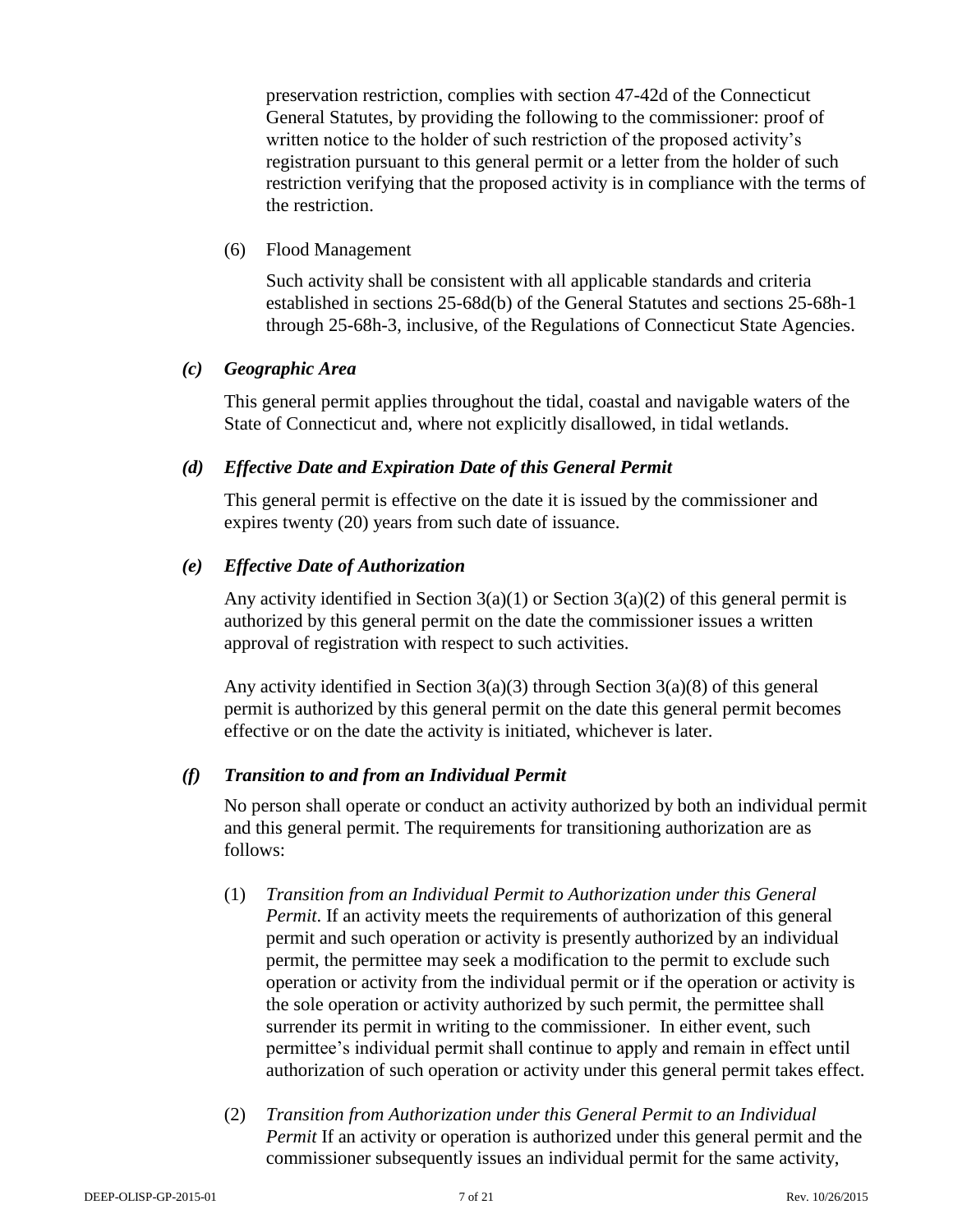then on the date any such individual permit is issued by the commissioner, the authorization issued under this general permit shall automatically expire.

## **Section 4. Registration Requirements**

### *(a) Who Must File a Registration*

Any person seeking under the authority of this general permit to construct and maintain a 4/40 dock/access stairs or install a non-harbor mooring shall file with the commissioner:

- (1) A registration form which meets the requirements of Section 4 of this general permit; and
- (2) The applicable fee.

## *(b) Scope of Registration*

A registrant shall register each activity for which the registrant seeks authorization under this general permit on a separate registration form.

## *(c) Contents of Registration*

- (1) Fees
	- (A) Fee Schedule
		- 1. For  $4/40$  docks/access stairs pursuant to Section  $3(a)(1)$  of this general permit, the registration fee of \$700.00 shall be submitted with a registration form.
		- 2. For non-harbor moorings pursuant to Section  $3(a)(2)$  of this general permit, the registration fee of \$250.00 shall be submitted with the registration form.
	- (B) The registration shall not be deemed complete and no activity shall be authorized by this general permit unless the registration fee has been paid in full.
	- (C) The registration fee shall be paid by check or money order payable to the **Department of Energy and Environmental Protection**.
	- (D) The registration fee is non-refundable.
- (2) Registration Form

A registration shall be filed on forms prescribed and provided by the commissioner.

## *(d) Where to File a Registration*

A registration shall be filed with the commissioner at the following address: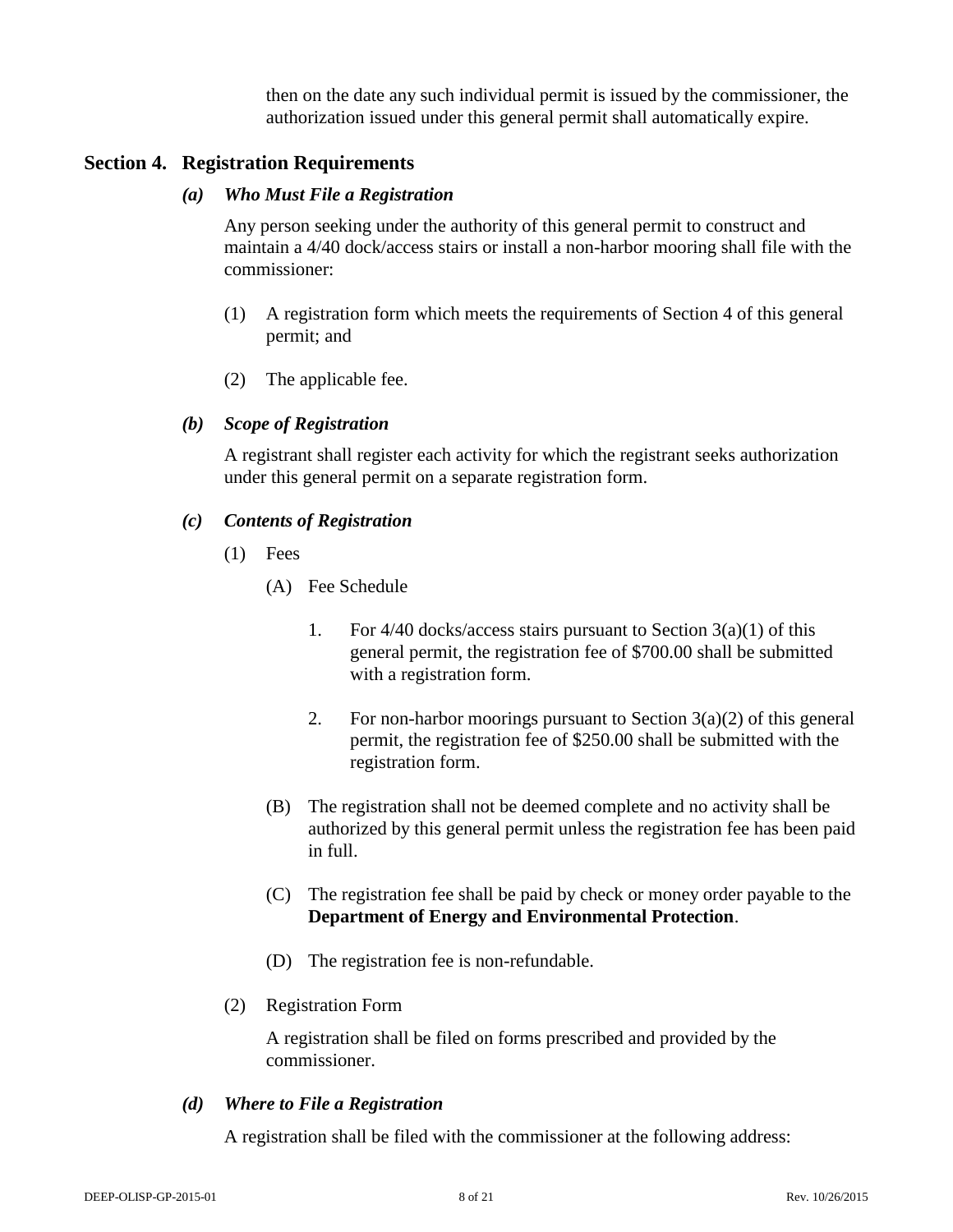CENTRAL PERMIT PROCESSING UNIT DEPARTMENT OF ENERGY AND ENVIRONMENTAL PROTECTION 79 ELM STREET HARTFORD, CT 06106-5127

#### *(e) Notification of Harbor Management Commission*

The registrant shall submit a complete copy of the registration and attachments to the harbor management commission, if applicable, in the town where the work is proposed at the time the registration is filed with the commissioner.

## *(f) Additional Information*

The commissioner may require a registrant to submit additional information, which the commissioner reasonably deems necessary to evaluate the consistency of the subject activity with the requirements for authorization under this general permit.

### *(g) Action by Commissioner*

- (1) The commissioner may reject without prejudice a registration if it is determined that it does not satisfy the requirements of Section 4(c) of this general permit or more than thirty days (30) have elapsed since the commissioner requested that the registrant submit additional information or the required fee and the registrant has not submitted such information or fee. Any registration refiled after such a rejection shall be accompanied by the fee specified in Section  $4(c)(1)$  of this general permit.
- (2) The commissioner may disapprove a registration if it is found that the subject activity is inconsistent with the requirements for authorization under Section 3 of this general permit, or for any other reason provided by law.
- (3) Disapproval of a registration under this subsection shall constitute notice to the registrant that the subject activity may not lawfully be conducted or maintained without the issuance of an individual permit.
- (4) Rejection or disapproval of a registration shall be in writing.

## **Section 5. Conditions of This General Permit**

The permittee shall at all times continue to meet the requirements for authorization set forth in Section 3 of this general permit. In addition, a permittee shall assure that activities authorized by this general permit are conducted in accordance with the following conditions:

## *(a) Special Conditions for CONSTRUCTION AND MAINTENANCE OF A 4/40 DOCK OR ACCESS STAIRS authorized in Section 3(a)(1) of this general permit.*

(1) Such 4/40 dock or access stairs shall be no longer than necessary to achieve reasonable riparian or littoral access to navigable water, and shall not necessarily extend to the maximum allowable reach as provided in paragraph (2), below.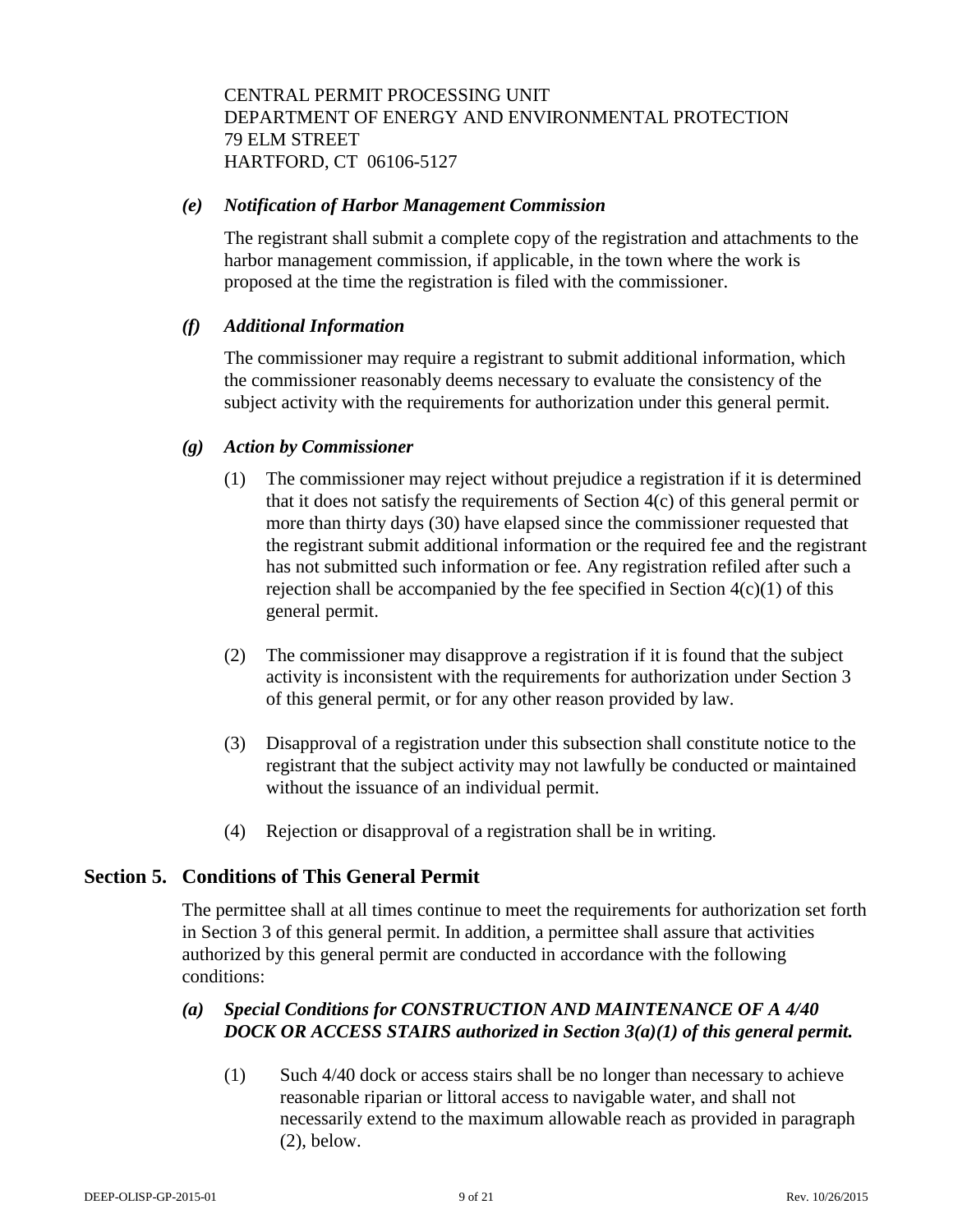- (2) Such 4/40 dock shall not extend further waterward than the distance to a depth of -4.0 feet mean low water or a distance of 40 feet from mean high water, whichever is shortest, provided that any tie-off pilings may extend beyond such distance.
- (3) Any fixed pier comprising all or part of such 4/40 dock shall be no wider than four (4) feet.
- (4) The waterwardmost floating component of such 4/40 dock shall be no greater than 100 square feet in surface area. Any ramp landing float used in addition to such 100 square foot float shall be no greater than 30 square feet.
- (5) Such 4/40 dock may include a boat lift, hoist or davits, but any such structures shall not extend beyond -4.0 feet mean low water or a distance of 40 feet from mean high water.
- (6) The total surface area of such 4/40 dock shall be no greater than 220 square feet as calculated waterward of the mean high water line. The calculation of the 220 square feet shall be exclusive of any tie-off pilings, berthing area, or boat-lift.
- (7) Any fixed pier comprising all or part of such 4/40 dock shall utilize the minimum number of pilings necessary, consistent with safety and resource protection considerations, and where feasible, shall utilize longer spans on fewer pilings rather than shorter spans on more pilings.
- (8) When such 4/40 dock is located in tidal wetlands, the fixed pier component of such dock shall be constructed such that the lowest horizontal member of the fixed pier is no lower than five (5) feet off the surface of any underlying wetland areas.
- (9) When such 4/40 dock is located in tidal wetlands, no floating components of such dock shall be on or over tidal wetlands.
- (10) For the purposes of this General Permit, a single 4/40 dock per lot shall constitute reasonable riparian or littoral access, where such 4/40 dock is otherwise consistent with the requirements of this General Permit. In addition, such reasonable riparian or littoral access shall not necessarily include the right to full tidal access, the right to moor or dock a vessel of a particular size or multiple vessels, or the right to construct a particular type or size of dock.
- (11) No existing dock is present on the site of such 4/40 dock.
- (12) Such 4/40 dock shall not be used to moor or berth any vessel or floating structure used as an abode, office, workshop or for any other purpose which is not water dependent as defined by section 22a-93(16) of the General Statutes.
- (13) Such 4/40 dock shall be floating or constructed on pilings, in a manner that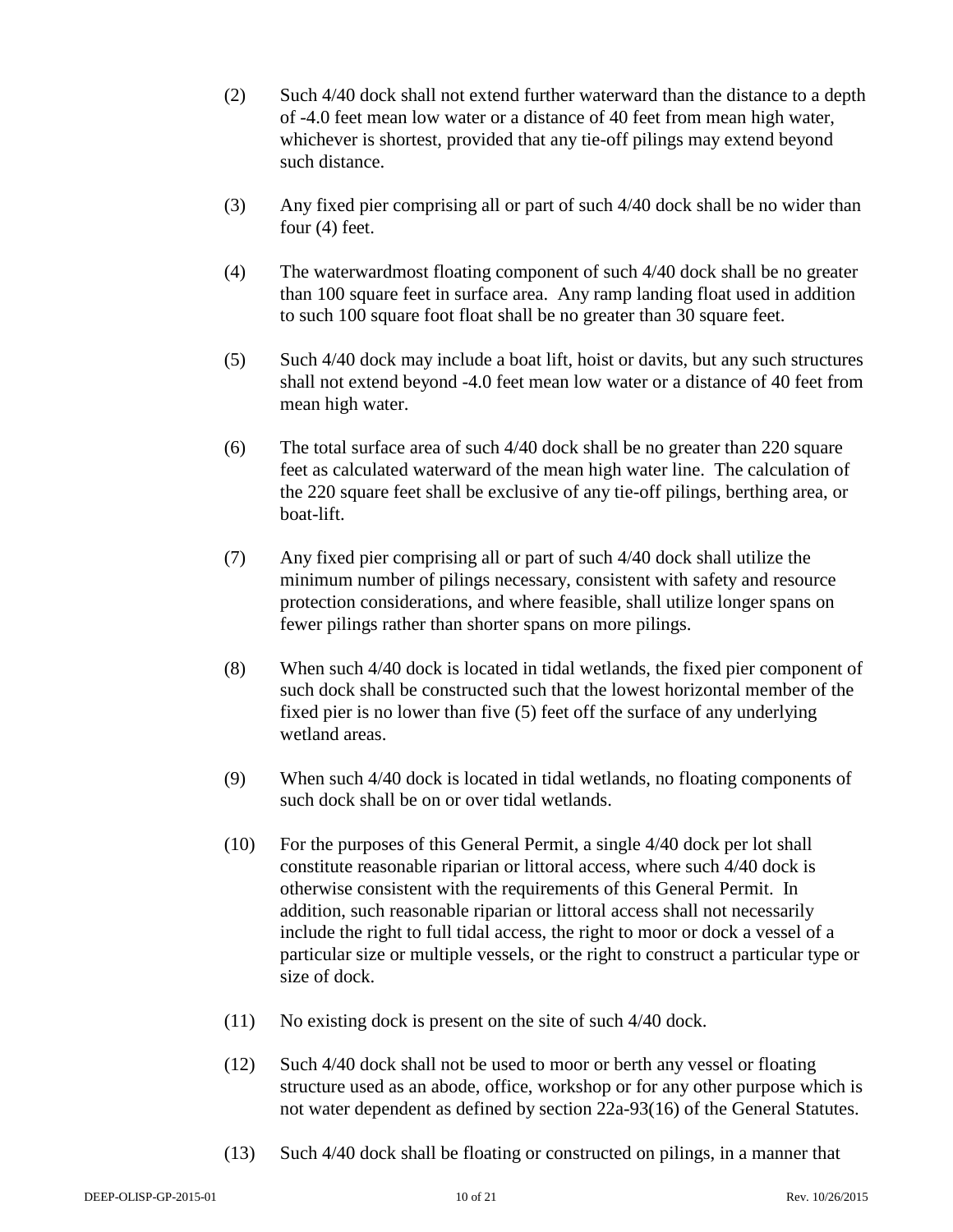does not unreasonably restrict access to or along lands and waters waterward of mean high water.

- (14) Any floating components of such 4/40 dock shall be securely anchored, held in place by piles, or made fast to the shore or fixed pier, to prevent substantial changes in its position.
- (15) Such 4/40 dock and any vessels moored or docked thereto shall not interfere with access to any riparian or littoral property. Such 4/40 dock shall be set back from the extension of adjacent property lines after consideration of available water depths, access and resource protection, in order to avoid conflicts with adjacent property owners.
- (16) Any such 4/40 dock located in the Connecticut River shall not interfere with existing drift net shad fisheries.
- (17) If site conditions provide water depths equal to or greater than -4.0 feet mean low water along a seawall or bulkhead, a non-conforming 4/40 dock may be allowed. Such non-conforming dock shall consist of a 40 square foot platform, a ramp situated parallel with such wall, and a floating dock of no greater than 100 square feet.
- (18) Such 4/40 dock shall maintain a minimum height clearance over the shore at the mean high water mark sufficient to allow public access along the shore, or shall otherwise include a stairway or other provision for public access along the shore.
- (19) Such 4/40 dock or access stairs have not been constructed on or before the date of submission of the registration, unless the commissioner has required submission of such registration in accordance with an Order issued pursuant to section 22a-6 or 22a-363f of the General Statutes.
- (20) Such 4/40 dock or access stairs shall not include or comprise any structure not used for riparian or littoral access such as a gazebo, deck, viewing platform, patio, or walkway.
- (21) Such 4/40 dock or access stairs, once constructed, shall constitute a "permitted structure" for the purposes of section 22a-363b of the General Statutes.
- (22) Such 4/40 dock or access stairs shall not be constructed on or over submerged aquatic vegetation.
- (23) Such 4/40 dock or access stairs shall not be located on any right-of-way or easement.
- (24) Such 4/40 dock or access stairs shall be designed to allow most wave and current energy to pass through or under the structure and to prevent scouring of the adjacent areas.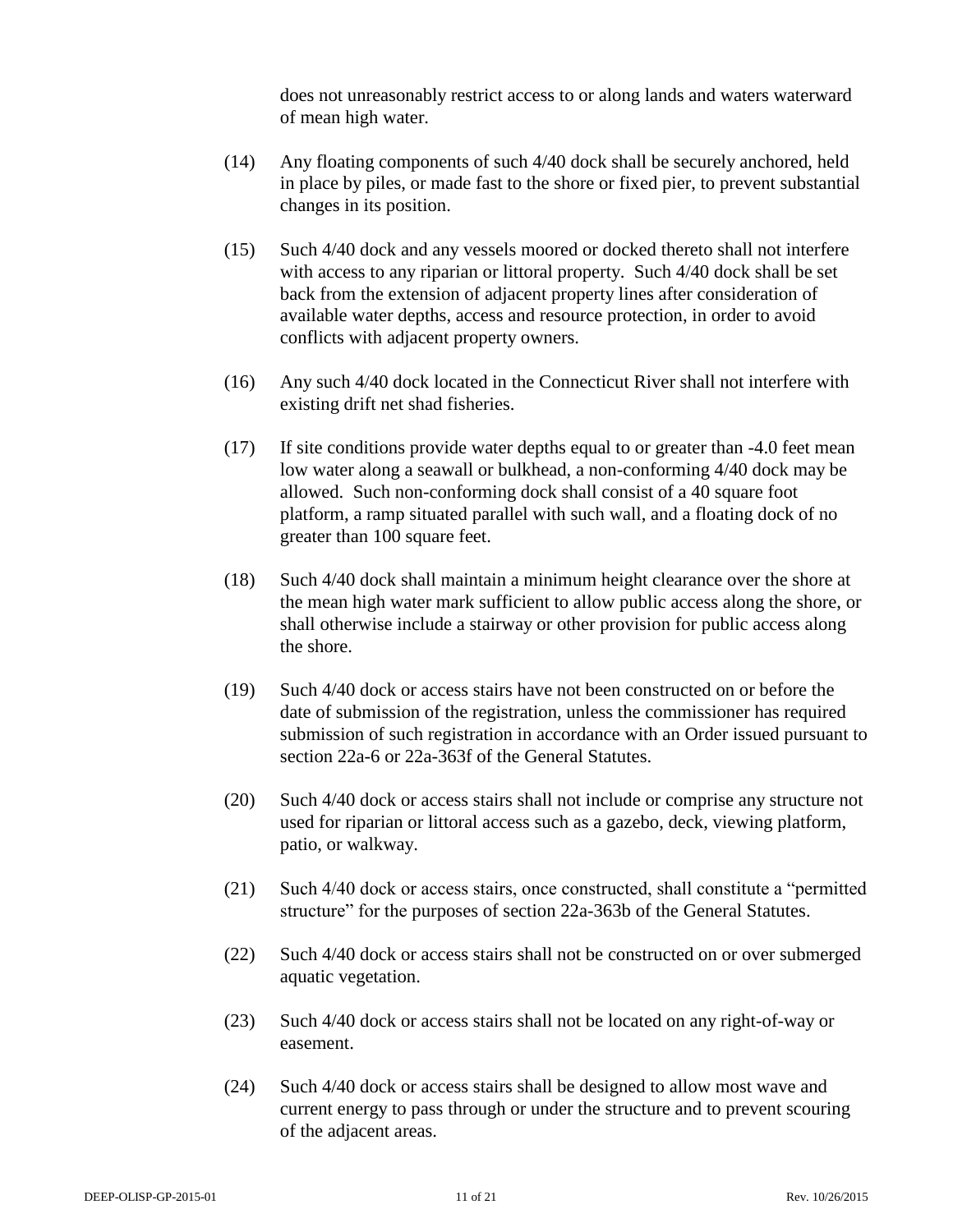- (25) Treatment and use of timbers, pilings or other treated wood components used in the construction of such 4/40 dock or access stairs shall be consistent with all applicable federal and state standards regarding such material and application.
- (26) Such access stairs shall not include any support piles, footings, or landings which are located on or over tidal wetlands.
- (27) Such access stairs shall not interfere with public access along the shore at or below the high water mark.
- (28) Where possible, such access stairs shall be set back from the property lines in order to avoid conflicts with adjacent property owners.
- (29) Any such access stairs affixed on the waterward side of a wall, revetment or bulkhead shall be oriented parallel with the existing wall, revetment, or bulkhead and shall not extend perpendicularly. No part of such access stairs shall be wider than four (4) feet, except landings which may be no wider than five (5) feet. No part of such access stairs shall extend further than six (6) linear feet waterward from the toe of the existing wall.
- (30) No existing access stairs are present on the site of such access stairs.

## *(b) Special Conditions for PLACEMENT, REMOVAL AND REPLACEMENT OF A NON-HARBOR MOORING authorized in Section 3(a)(2) of this general permit.*

- (1) Such mooring shall not be placed within a federally-designated navigation channel and shall not create a hazard to or interfere with existing navigation uses in any waterway, including channels, turn basins, fairways, or transient anchorages.
- (2) Such mooring shall not be located on or over submerged aquatic vegetation.
- (3) Such mooring is not rented and no other charge by the permittee is made for its use, and it is not used for any commercial purpose.
- (4) Such mooring shall be easily identified by boaters and shall be maintained on tackle and anchors sufficient to prevent such mooring from changing position.
- (5) Such mooring shall not be used by any boat, barge, or other structure or vessel which is neither used for nor capable of safe navigation except for emergency purposes.
- (6) Such mooring shall be inspected annually to ensure the integrity of the components.
- (7) Any such mooring located in the Connecticut River shall not interfere with existing drift net shad fisheries.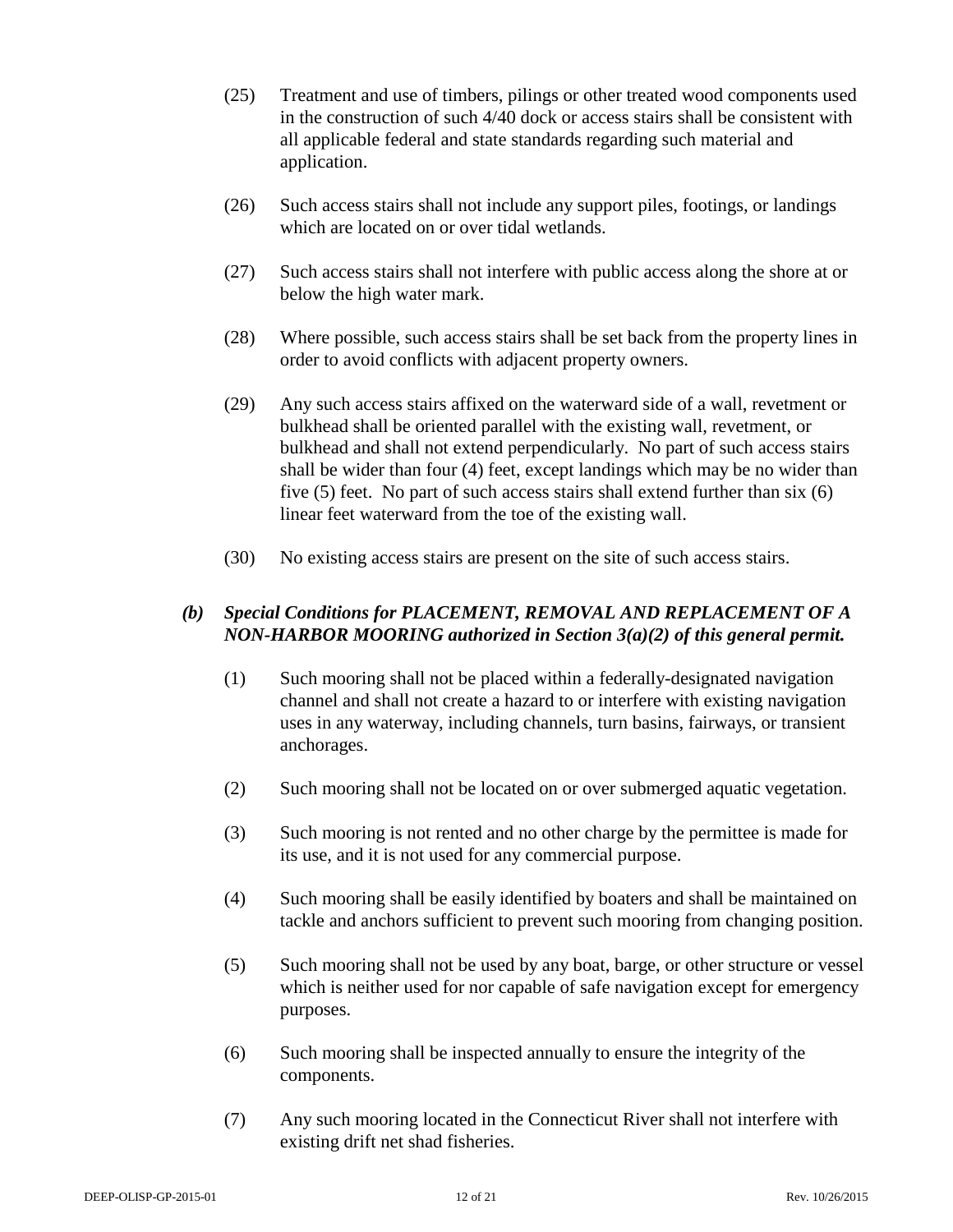## *(c) Special Conditions for INSTALLATION OF AN OSPREY PLATFORM AND PERCH POLE authorized in Section 3(a)(3) of this general permit.*

- (1) Not later than two weeks prior to the installation of work authorized herein, the permittee shall submit two copies of a Project Report consisting of the following information:
	- (A) contact information for the party responsible for installing such structure(s);
	- (B) site map specifying the location of the project;
	- (C) specifications of the design used;
	- (D) commissioner's design approval, if applicable, as may be required in (2) below;
	- (E) commissioner's waiver of setbacks, if applicable, as may be required in (5) or (6) below; and
	- (F) anticipated date(s) of construction.
- (2) The permittee shall construct the osprey platform or perch pole in accordance with either (A) one of the three designs shown as Appendix A, B or C of this general permit, or (B) another design which is pre-approved in writing by the commissioner as equivalent to one of the above-referenced designs.
- (3) Any perch pole authorized herein shall be erected or placed within twenty (20) feet of an osprey platform.
- (4) Any osprey platform authorized herein shall be installed at least ten (10) feet away from any areas of open water.
- (5) Unless otherwise waived in writing by the commissioner, any osprey platform or perch pole authorized herein shall be placed more than three hundred (300) feet away from any overhead electric power lines or other osprey platforms.
- (6) Unless otherwise waived in writing by the commissioner, any osprey platform or perch pole authorized herein shall be placed more than six hundred (600) feet way from any roads, houses, industrial or commercial facilities, or other similar sources of human disturbance.
- (7) Any osprey platform or perch pole authorized herein located below the coastal jurisdiction line or within tidal wetlands shall be installed by hand methods only, without the use of heavy equipment.
- (8) Any osprey platform or perch pole authorized herein shall be for the sole purpose of providing osprey with nesting or perching sites.

## *(d) Special Conditions for INSTALLATION OF A BUOY OR NAVIGATIONAL MARKER authorized in Section 3(a)(4) of this general permit.*

(1) Any buoy or marker authorized herein shall have first received authorization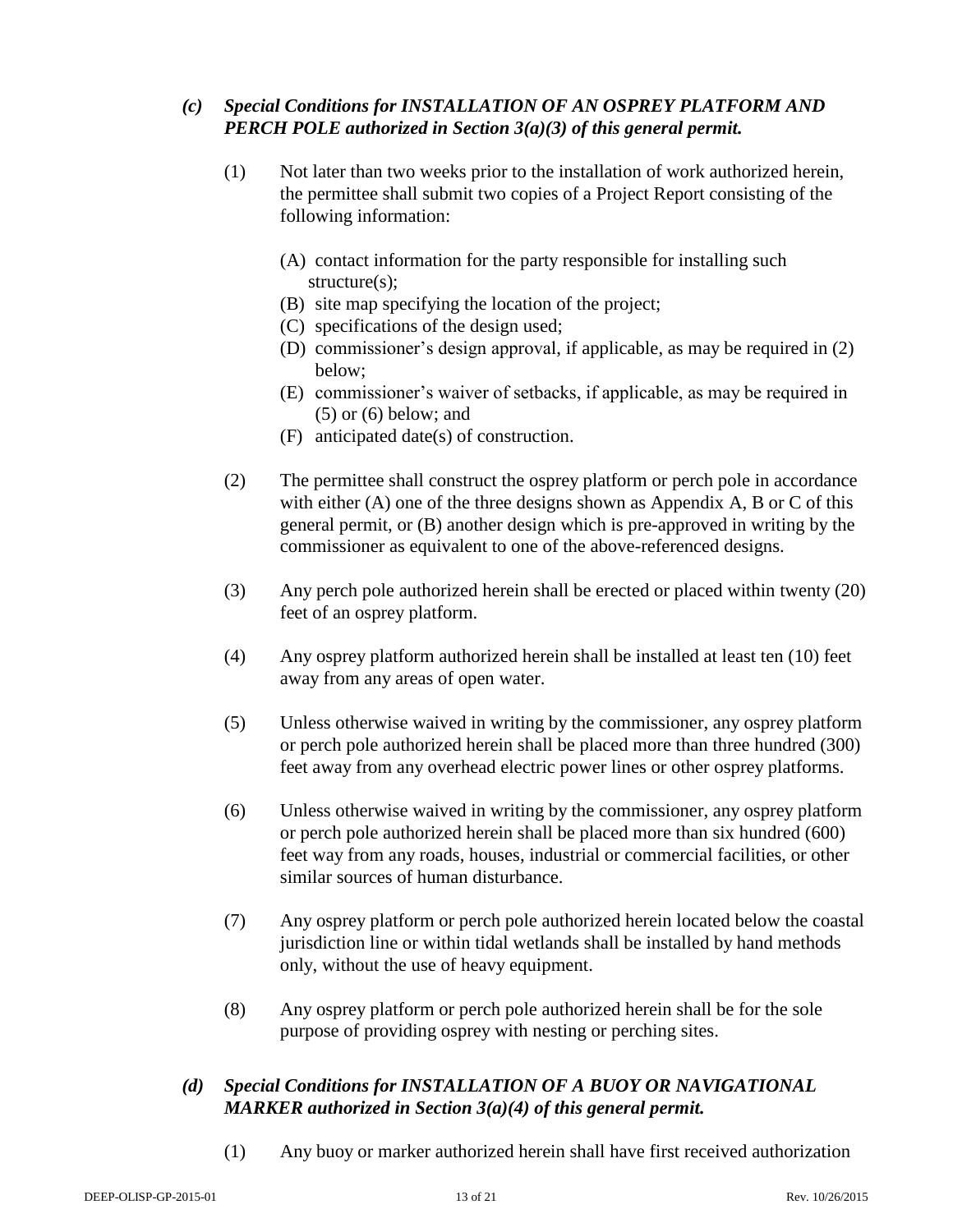by the commissioner in accordance with section 15-121, 15-133a, 15-134, 15- 135, or 15-140b of the General Statutes or section 15-121-A1 through 15-121- A6 of the Regulations of Connecticut State Agencies and shall at all times comply with such authorization.

(2) Any buoy or marker shall not be located on or over tidal wetlands or submerged aquatic vegetation.

## *(e) Special Conditions for PLACEMENT, REMOVAL AND REPLACEMENT OF A HARBOR MOORING authorized in Section 3(a)(5) of this general permit.*

- (1) Such mooring shall have first been approved by a harbormaster in accordance with section 15-8 of the General Statutes and, where applicable, is consistent with a Harbor Management Plan approved pursuant to section 22a-113m of the General Statutes.
- (2) Such mooring shall not be placed within a federally-designated navigation channel and shall not create a hazard to or interfere with existing navigation uses in any waterway, including channels, turn basins, fairways, or transient anchorages.
- (3) Such mooring shall not be located on or over submerged aquatic vegetation.
- (4) Such mooring is not rented and no other charge by the permittee is made for its use or maintenance, and it is not used for any commercial purpose.
- (5) Such mooring shall be easily identified by boaters and shall be maintained on tackle and anchors sufficient to prevent such mooring from changing position.
- (6) Such mooring shall not be used by any boat, barge, or other structure or vessel which is neither used for nor capable of safe navigation except for emergency purposes.
- (7) Such mooring shall be inspected annually to ensure the integrity of the components.
- (8) This General Permit shall not be deemed applicable to any mooring with respect to which a harbormaster's authorization under section 15-8 of the General Statutes has expired or has been revoked.
- (9) Any such mooring located in the Connecticut River shall not interfere with existing drift net shad fisheries.

## *(f) Special Conditions for PLACEMENT, REMOVAL AND REPLACEMENT OF A SWIM FLOAT authorized in Section 3(a)(6) of this general permit.*

(1) Such swim float shall not exceed two hundred (200) square feet.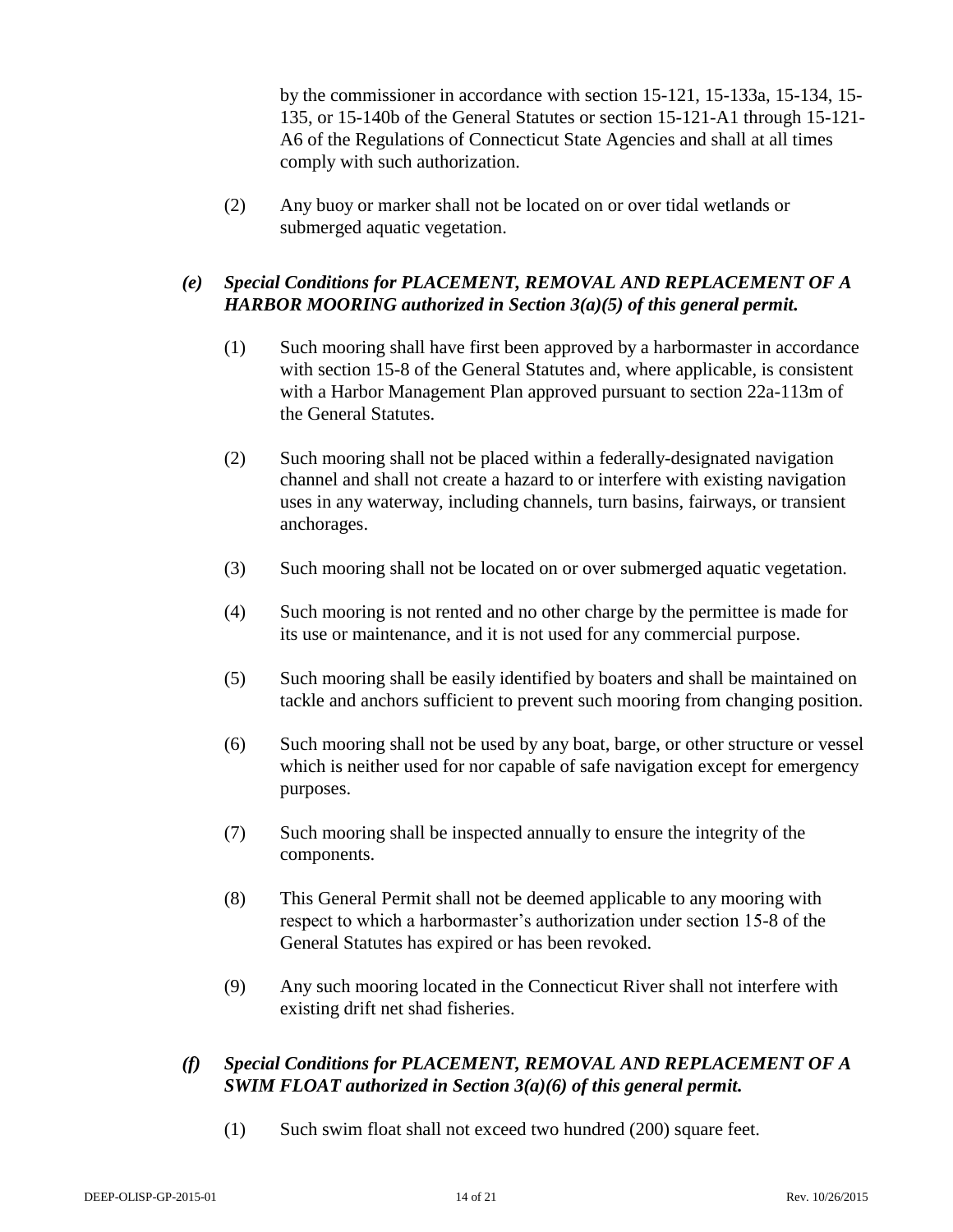- (2) The permittee shall not install more than two swim floats at any site. Such swim floats may not be rafted or otherwise connected to each other.
- (3) When such swim float is associated with a swim area designated under section 15-121 of the General Statutes and the permittee is the person who has obtained such designation, such swim float shall be located within the boundaries of such area.
- (4) Such swim float shall have no less than six (6) inches of freeboard. Any such inflatable swim float shall have no more than three (3) feet of freeboard.
- (5) Such swim float shall have a silver or international orange reflective band of no less than two (2) inches in width placed above the waterline around the sides of the upper perimeter of such swim float unless such swim float is located within the boundaries of a swim area.
- (6) Such swim float shall be secured by appropriate bottom anchors and tackle to avoid dragging or shifting of position.
- (7) Such swim float shall not be secured by steel cables.
- (8) Such swim float is used solely for swimming and associated water-based recreation, and may not be used to moor or dock a vessel used for navigation.
- (9) Such swim float shall not be located on or over tidal wetlands or submerged aquatic vegetation.
- (10) Such swim float shall not be placed within a federally-designated navigation channel or anchorage area and shall not create a hazard to or interfere with existing navigation uses in any waterway including channels, fairways, turning basins, or transient anchorages.

## *(g) Special Conditions for INSTALLATION, REPLACEMENT OR REPAIR OF A PUMP-OUT FACILITY authorized in Section 3(a)(7) of this general permit.*

- (1) Such pump-out facility is located on a structure authorized pursuant to section 22a-361 and 22a-32 of the General Statutes, as applicable.
- (2) Such pump-out facility shall only include equipment and components to be used for the collection of boat sewage. Such pump-out facility shall not be used for the collection of bilge or oily waste. Any storage tank installed for the purpose of receiving and storing pump-out facility waste shall not be used to receive or store waste from any other facility.
- (3) The permittee shall either (1) obtain and maintain approval for increased flow to publicly-owned treatment works (wastewater treatment plant); or (2) obtain and maintain a valid contract, with a schedule, for the removal of sewage from a storage tank by a licensed septage hauler and for the transport and ultimate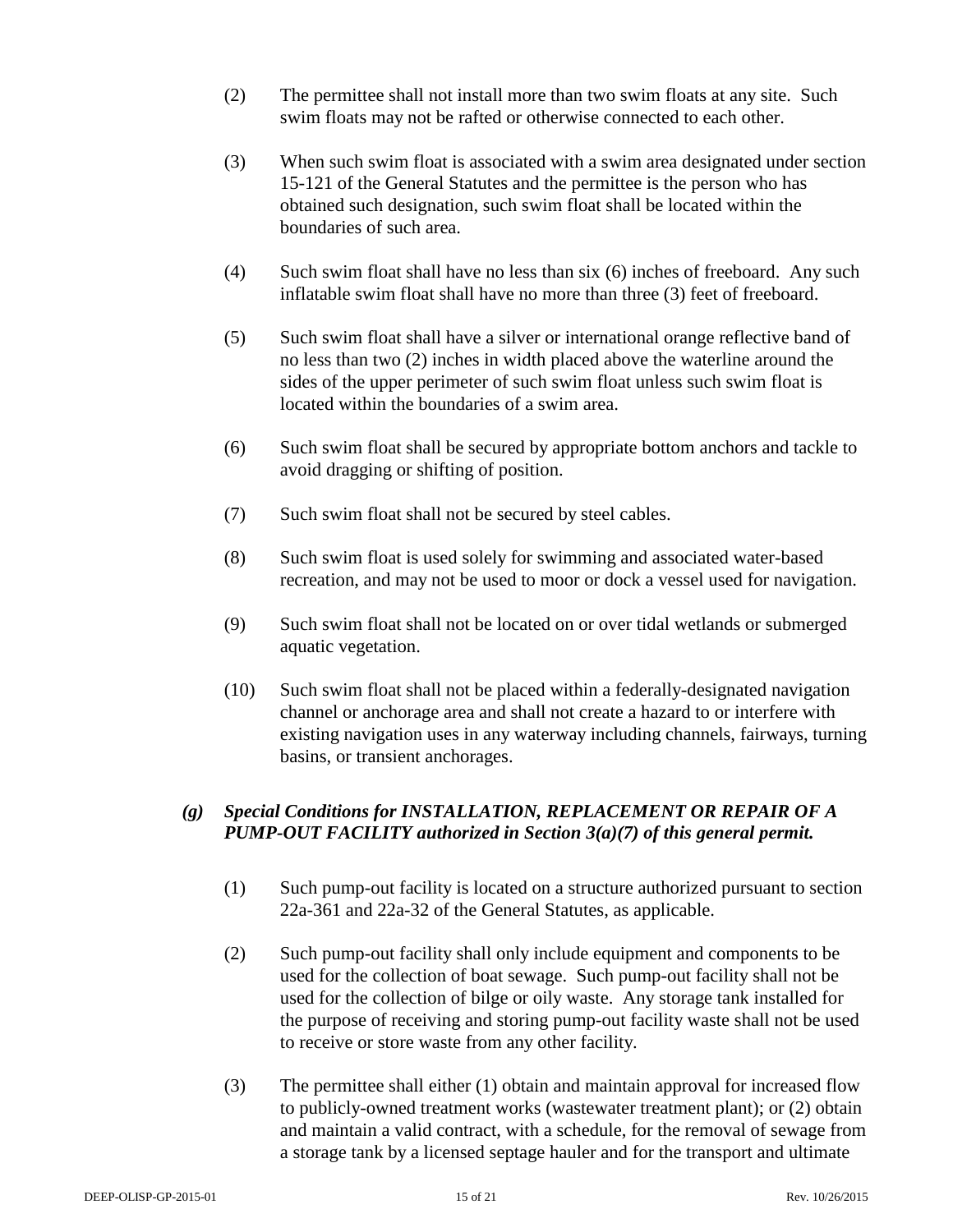disposal of such septage at a municipal sewage/receiving treatment facility.

- (4) In accordance with section 22a-430-3(k) of the Regulations of Connecticut State Agencies, within two hours of any discharge of sewage from a pump-out facility to a water of the state or the ground, the permittee shall report such discharge to the following:
	- (A) Department of Energy & Environmental Protection, Bureau of Water Protection and Land Reuse, Planning & Standards Section at 860-424- 3704;
	- (B) Department of Public Health, Water Supply Section at 860-509-7333;
	- (C) Department of Agriculture, Bureau of Aquaculture at 203-874-0696; and
	- (D) Local/Municipal Health Department.

If the discharge occurs outside normal business hours, notification shall be made within two hours of any discharge of sewage from a pump-out facility to a water of the state or the ground to Department of Energy & Environmental Protection, Emergency Response Unit at 860-424-3338.

- (5) Not later than two weeks prior to the initiation of work authorized herein, any permittee who is not a grant recipient of the Clean Vessel Act program shall submit two copies of a Project Report consisting of the following:
	- (A) Contact information for the party responsible for the pump-out facility;
	- (B) Site map specifying the project location;
	- (C) Narrative description identifying the name of the facility, the type, number and design of the pump-out equipment to be installed; and
	- (D) Anticipated construction date(s).

## *(h) Special Conditions for EXPERIMENTAL ACTIVITIES OR THE PLACEMENT, REMOVAL AND REPLACEMENT OF SCIENTIFIC MONITORING DEVICES authorized in Section 3(a)(3) of this general permit.*

- (1) Experimental shoreline flood and erosion control structures or practices are specifically not authorized under this general permit.
- (2) With the exception of installed surface elevation tables, any scientific monitoring device or experimental activity shall be of a temporary nature and shall be removed by the persons responsible for installing such device or equipment upon completion of the project.
- (2) For surface elevation tables, any permanently installed component of the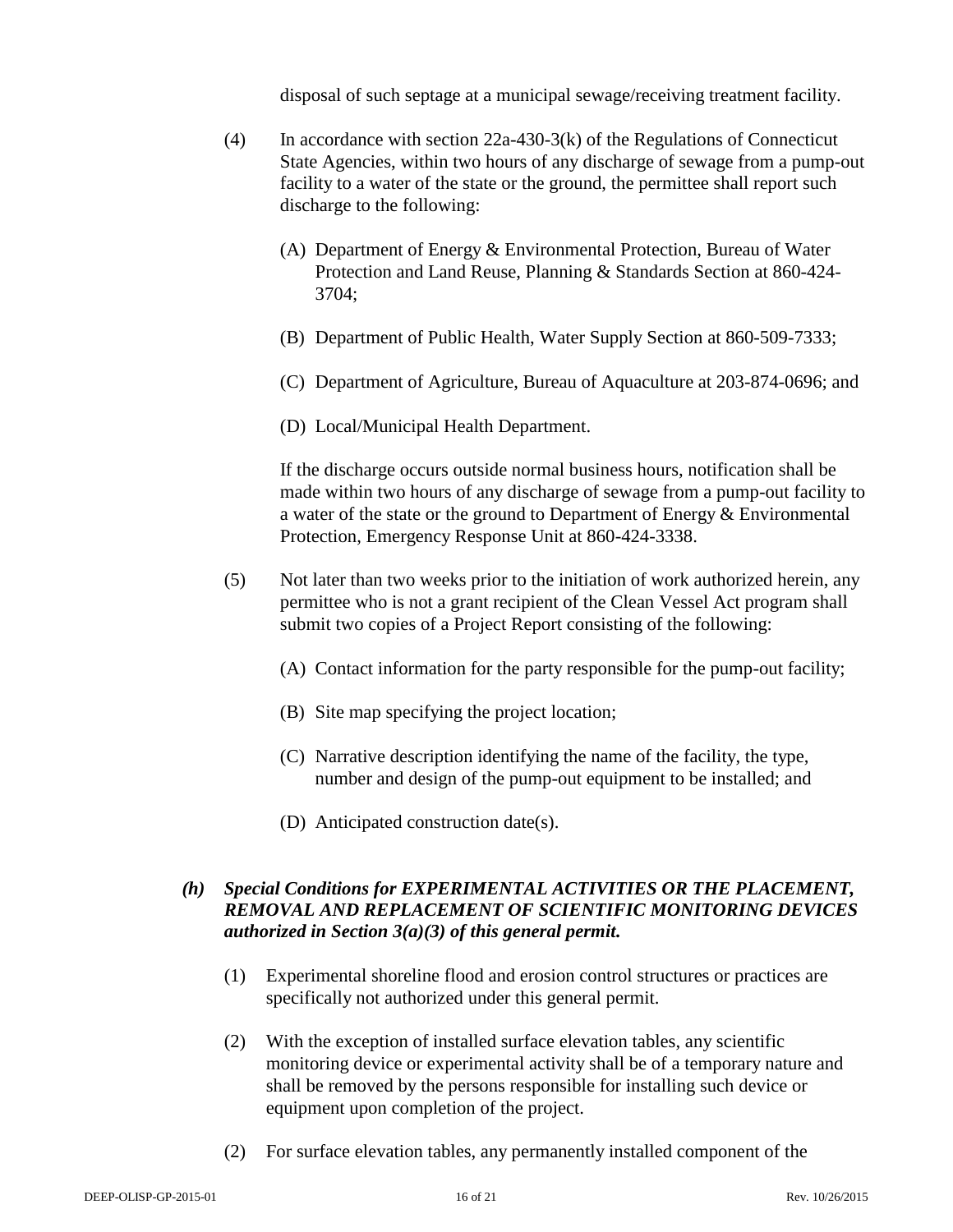measuring device may remain indefinitely. Any temporary access platforms or other related structures shall be of a temporary nature and shall be removed by the persons responsible for installing such platforms or structures.

- (3) Upon removal of any scientific monitoring device or experimental activity, the permittee shall restore to the condition prior to work any area affected by or used as access to the authorized activity.
- (4) Any scientific monitoring device or experimental activity authorized herein shall be of minimal and limited scope such that it causes only negligible environmental effects when conducted individually or cumulatively.
- (5) Any scientific monitoring device or experimental activity shall allow most wave and current energy to pass through or over. At no time shall any such device be used to block the flow of tidal water into tidal river systems. At no time shall any such device unreasonably shield underlying tidal wetlands from direct sunlight.
- (6) Any scientific monitoring device or experimental activity shall not unreasonably affect public access to public areas including beaches, wetlands or subtidal areas.
- (7) Any scientific monitoring device or experimental activity shall not be installed or conducted unless the permittee holds any and all necessary wildlife or other collection permits as may be required.
- (8) Any scientific monitoring device or experimental activity shall not be placed or conducted within a designated navigation area such that it creates a hazard to or interferes with existing navigation uses in any waterway including channels, fairways, turning basins, or transient anchorages.
- (9) Any scientific monitoring device or experimental activity located in the Connecticut River shall not interfere with existing drift net shad fisheries.

## *(i) General Construction and Use Conditions applicable to all activities of this General Permit.*

- (1) Prior to the commencement of any work authorized by this general permit or any approval of registration, the permittee shall provide copies of this general permit and any applicable approval of registration to any contractor employed to conduct such work and shall make such documents available for inspection at the site whenever work is being performed at the site.
- (2) No registrant or permittee shall initiate construction of any activity authorized herein prior to submission and approval of registration, as applicable, or prior to the submission of a Project Report, as applicable.
- (3) Any activity authorized herein shall be conducted in accordance with the plans included with the approval of registration, as applicable.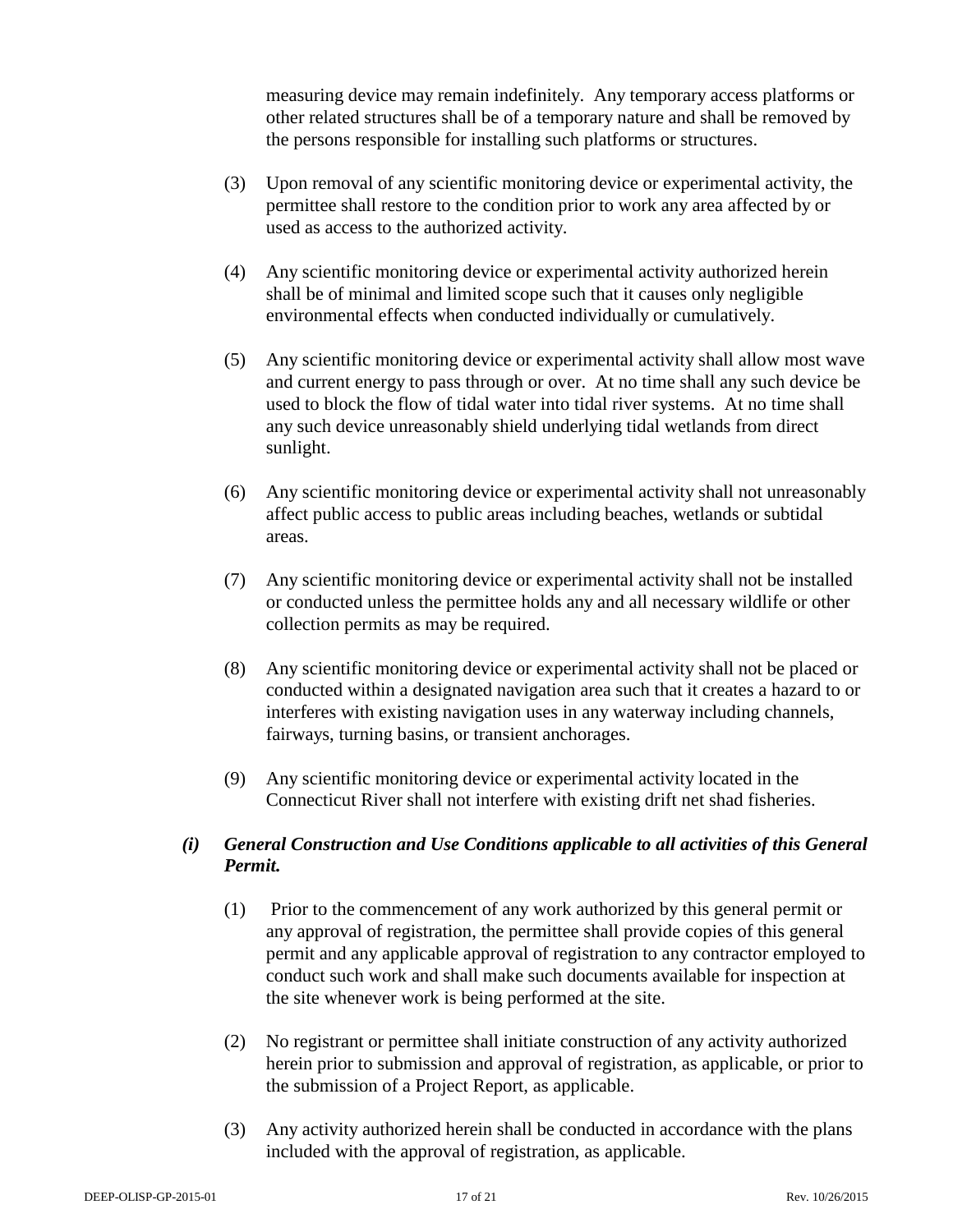- (4) Any barge utilized conducting any activity authorized herein, where allowed, shall not be stored over intertidal flats, submerged aquatic vegetation or tidal wetlands or in a location that interferes with navigation. In the event that any barge associated with the work authorized herein becomes grounded, no dragging or prop-dredging shall occur to free the barge.
- (5) Any activity authorized herein shall not be conducted such that it creates a hazard to or interferes with existing navigation uses in adjacent waterways. Such activities shall be setback from federal navigation channels and shall also be setback as prescribed in any harbor management plan approved pursuant to section 22a-113m of the General Statutes.
- (6) Such activities are, where applicable, consistent with a harbor management plan approved pursuant to section 22a-113m of the General Statutes.
- (7) The construction, installation, use or removal of any activity authorized herein shall not interfere with access or navigation to or from any riparian or littoral property.
- (8) The permittee shall maintain in good working condition all structures authorized under this general permit. Unless otherwise authorized in writing by the commissioner, the permittee shall remove from tidal, coastal or navigable waters of the state or tidal wetlands any structure or portions of structures which have been destroyed by any cause whether natural or man-made.
- (9) In the course of conducting any activity authorized herein, no person shall place any equipment or material, including fill, construction materials, construction debris or solid waste as defined in section 22a-207 of the General Statutes in any wetland or watercourse, nor use any wetland or watercourse as staging area except as explicitly authorized herein or in any approval of registration.
- (10) Upon completion of any work authorized herein, the permittee shall restore any area affected by, or used as a staging area in connection with, such activity to the condition of such area prior thereto.
- (11) Any debris associated with any activity authorized herein shall be removed from the area waterward of the coastal jurisdiction line and tidal wetlands and disposed of at an approved upland site applicable for such debris.
- (12) The permittee shall dispose of any solid waste, as defined in section 22a-207 of the General Statutes generated by the work authorized herein in accordance with all applicable law, including Chapters 446e and 446k of the General Statutes.
- (13) Any activity authorized herein shall be conducted so as to minimize adverse impacts to coastal resources and processes.
- (14) Any activity authorized herein shall be conducted so as to minimize adverse impacts to commercial and recreational fishing and shellfishing.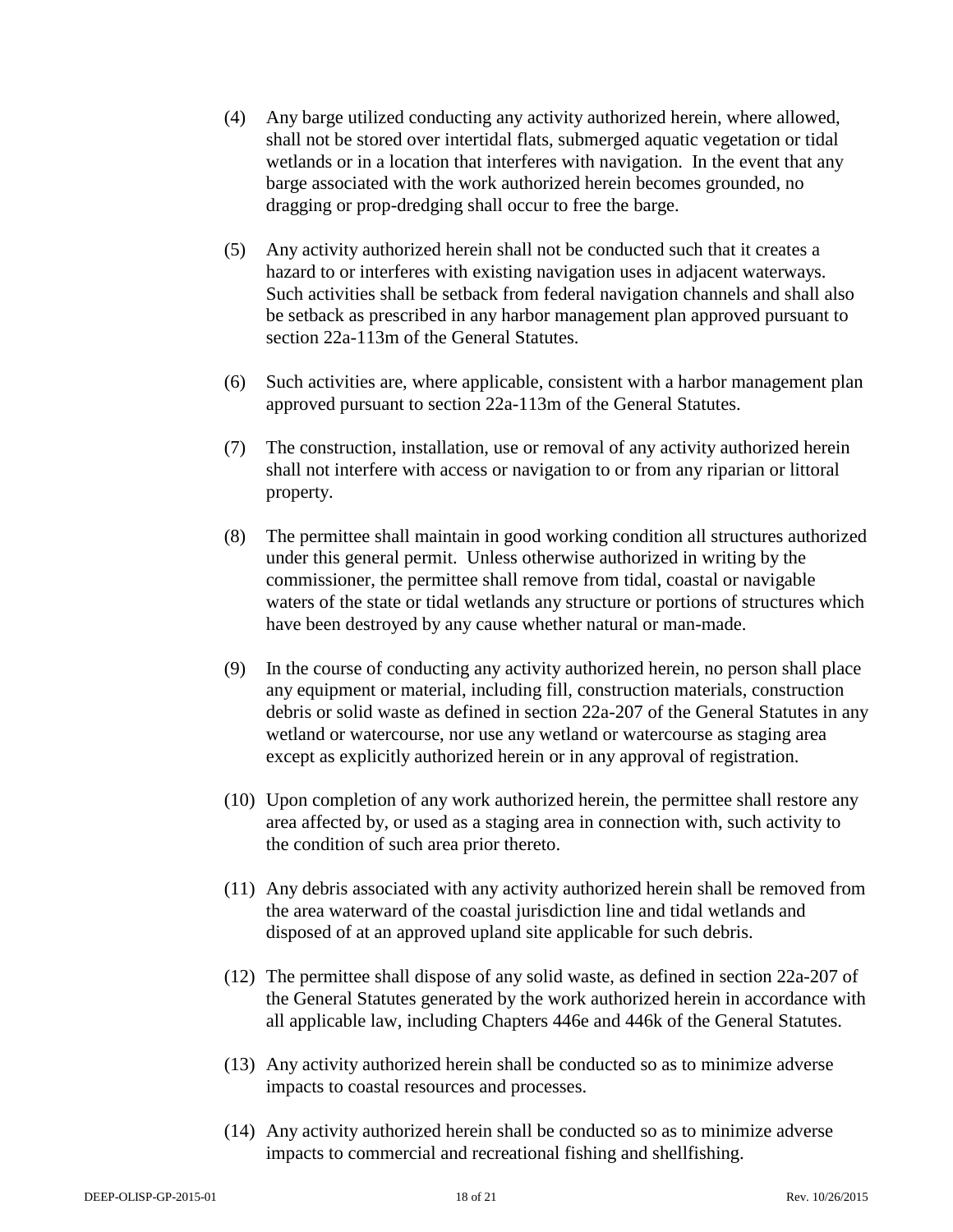- (15) Any activity authorized herein shall not create an obstruction or hindrance that will have an adverse effect on the flood heights, flood carrying and water capacity of the waterways and floodplains.
- (16) Any activity authorized herein shall not adversely affect existing or designated uses of the waters of the state as defined in Connecticut's Water Quality Standards pursuant to section 22a-426 of the General Statutes.
- (17) In conducting any activity authorized herein, the permittee shall not cause or allow pollution, as defined in section 22a-423 of the General Statutes, including without limitation pollution resulting from erosion and sedimentation.

## **Section 6. General Conditions**

## *(a) Reliance on Registration*

When evaluating a registration, the commissioner relies on information provided by the registrant. If such information proves to be false or incomplete, the authorization issued under this general permit may be suspended or revoked in accordance with law, and the commissioner may take any other legal action provided by law.

## *(b) Duty to Correct and Report Violations*

Upon learning of a violation of a condition of this general permit, a permittee shall immediately take all reasonable action to determine the cause of such violation, correct such violation and mitigate its results, prevent further such violation, and report in writing such violation and such corrective action to the commissioner within five (5) days of the permittee's learning of such violation. Such report shall be certified in accordance with Section 6(d) of this general permit.

#### *(c) Duty to Provide Information*

If the commissioner requests any information pertinent to the authorized activity or to determine compliance with this general permit, the permittee shall provide such information in writing within thirty (30) days of such request. Such information shall be certified in accordance with Section 6(d) of this general permit.

## *(d) Certification of Documents*

Any document, including but not limited to any notice, which is submitted to the commissioner under this general permit shall be signed by, as applicable, the registrant or the permittee in accordance with section 22a-430-3(b)(2) of the Regulations of Connecticut State Agencies, and by the individual or individuals responsible for actually preparing such document, each of whom shall certify in writing as follows:

"I have personally examined and am familiar with the information submitted in this document and all attachments thereto, and I certify that, based on reasonable investigation, including my inquiry of those individuals responsible for obtaining the information, the submitted information is true, accurate and complete to the best of my knowledge and belief. I understand that a false statement made in the submitted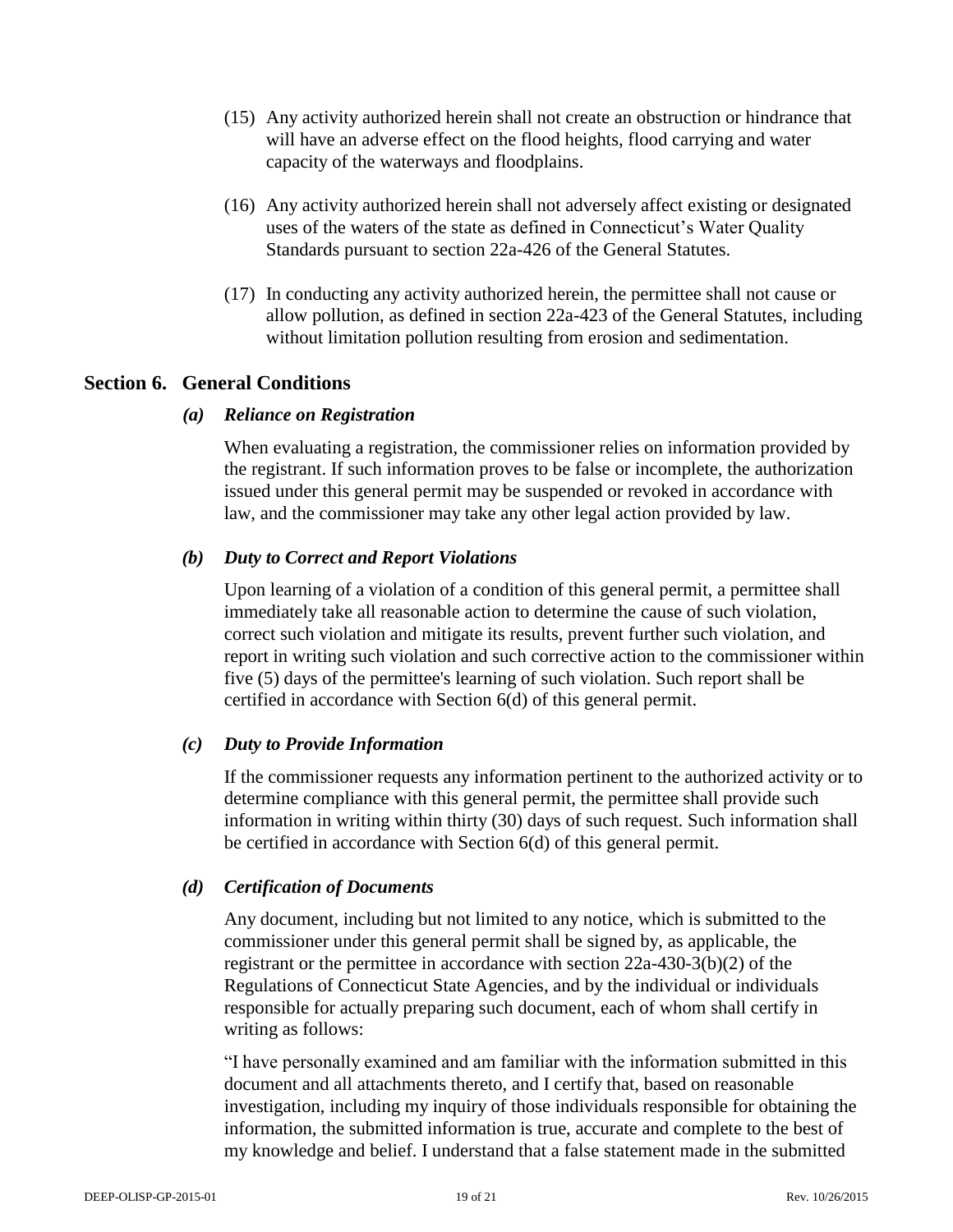information may be punishable as a criminal offense, in accordance with section 22a-6 of the General Statutes, pursuant to section 53a-157b of the General Statutes, and in accordance with any other applicable statute."

### *(e) Date of Filing*

For purposes of this general permit, the date of filing with the commissioner of any document is the date such document is received by the commissioner. The word "day" as used in this general permit means the calendar day; if any date specified in the general permit falls on a Saturday, Sunday, or legal holiday, such deadline shall be the next business day thereafter.

### *(f) False Statements*

Any false statement in any information submitted pursuant to this general permit may be punishable as a criminal offense, in accordance with section 22a-6 of the General Statutes, pursuant to section 53a-157b of the General Statutes, and in accordance with any other applicable statute.

### *(g) Correction of Inaccuracies*

Within fifteen (15) days after the date a permittee becomes aware of a change in any of the information submitted pursuant to this general permit, becomes aware that any such information is inaccurate or misleading, or that any relevant information has been omitted, such permittee shall correct the inaccurate or misleading information or supply the omitted information in writing to the commissioner. Such information shall be certified in accordance with Section 6(d) of this general permit. The provisions of this subsection shall apply both while a request for registration is pending and after the commissioner has approved such request.

## *(h) Transfer of Authorization*

An authorization under this general permit is transferrable only in accordance with the provisions of section 22a-6o of the General Statutes.

## *(i) Other Applicable Law*

Nothing in this general permit shall relieve the permittee of the obligation to comply with any other applicable federal, state and local law, including but not limited to the obligation to obtain any other authorizations required by such law.

#### *(j) Other Rights*

This general permit is subject to and does not derogate any present or future rights or powers of the State of Connecticut and conveys no rights in real or personal property nor any exclusive privileges, and is subject to all public and private rights and to any federal, state, and local laws pertinent to the property or activity affected by such general permit. In conducting any activity authorized hereunder, the permittee may not cause pollution, impairment, or destruction of the air, water, or other natural resources of this state. The issuance of this general permit shall not create any presumption that this general permit should or will be renewed.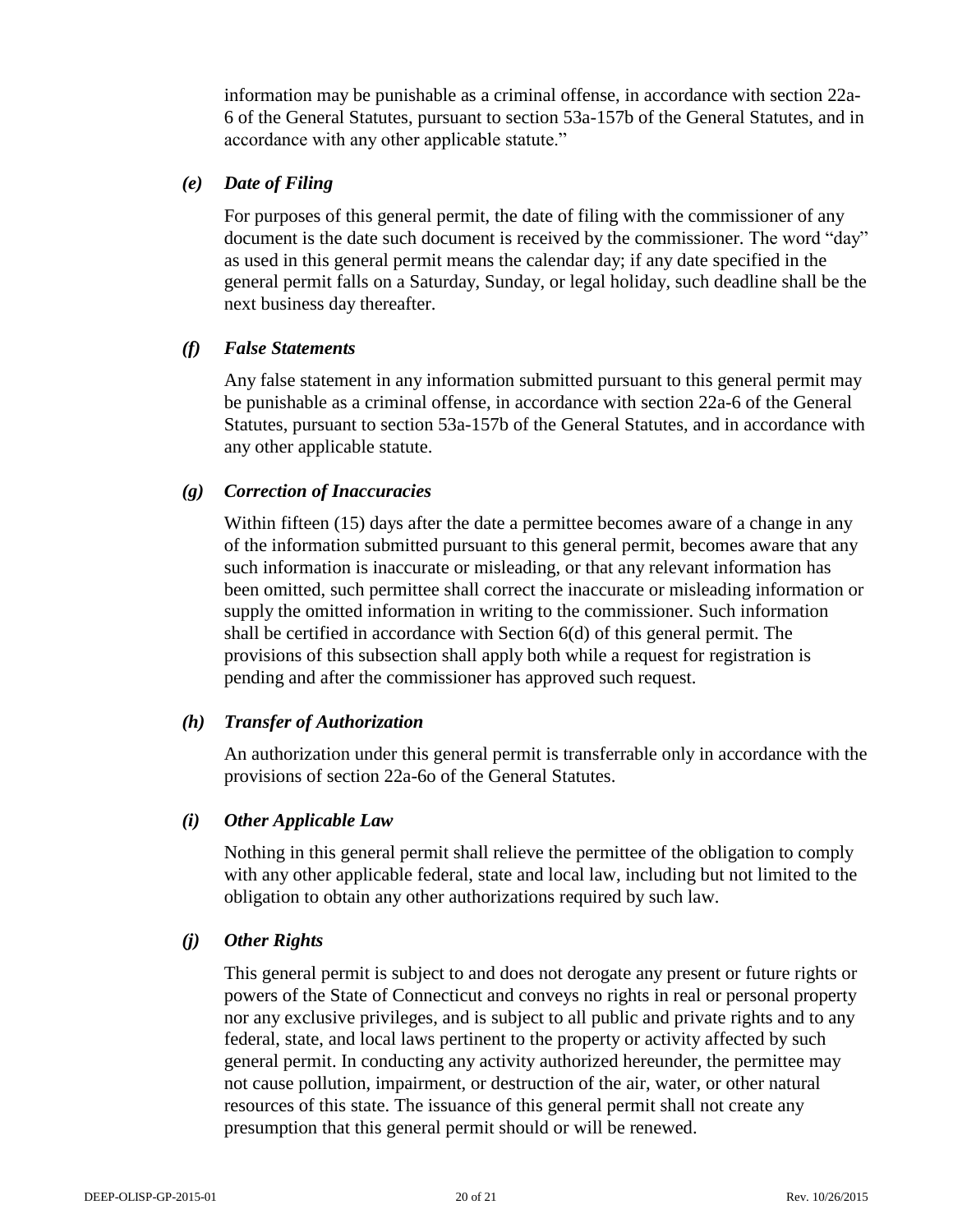## **Section 7. Commissioner's Powers**

#### *(a) Abatement of Violations*

The commissioner may take any action provided by law to abate a violation of this general permit, including the commencement of proceedings to collect penalties for such violation. The commissioner may, by summary proceedings or otherwise and for any reason provided by law, including violation of this general permit, revoke a permittee's authorization hereunder in accordance with sections 22a-3a-2 through 22a-3a-6, inclusive, of the Regulations of Connecticut State Agencies. Nothing herein shall be construed to affect any remedy available to the commissioner by law.

### *(b) General Permit Revocation, Suspension, or Modification*

The commissioner may, for any reason provided by law, by summary proceedings or otherwise, revoke or suspend this general permit or modify it to establish any appropriate conditions, schedules of compliance, or other provisions which may be necessary to protect human health or the environment.

## *(c) Filing of an Individual Permit Application*

If the commissioner notifies a permittee in writing that such permittee must obtain an individual permit to continue lawfully conducting the activity authorized by this general permit, the permittee may continue conducting such activity only if the permittee files an application for an individual permit within sixty (60) days of receiving the commissioner's notice. While such application is pending before the commissioner, the permittee shall comply with the terms and conditions of this general permit. Nothing herein shall affect the commissioner's power to revoke a permittee's authorization under this general permit at any time.

Issued Date: October 26, 2015 Robert J. Klee

Commissioner

This is a true and accurate copy of the general permit executed on **October 26, 2015** by the Commissioner of the Department of Energy and Environmental Protection.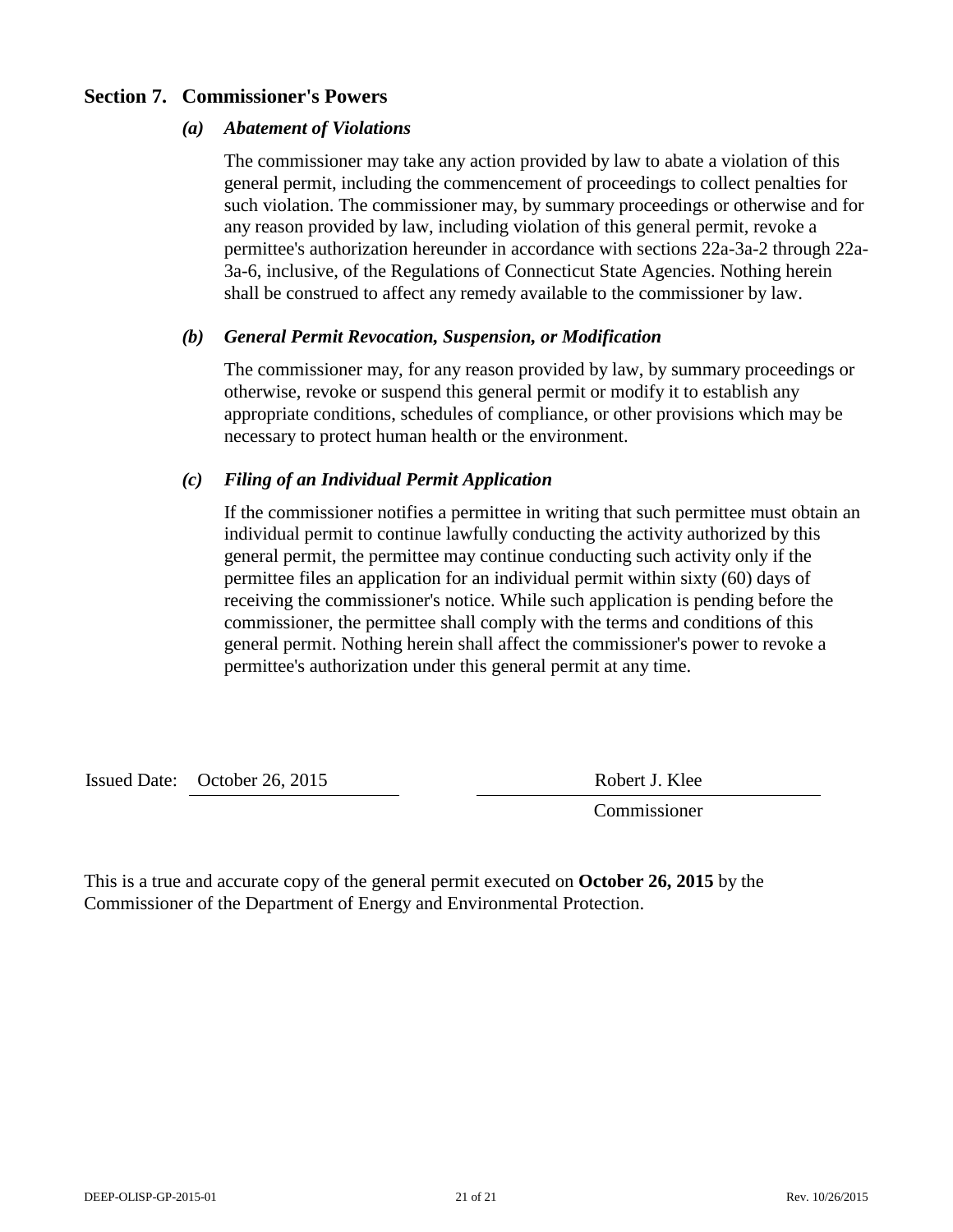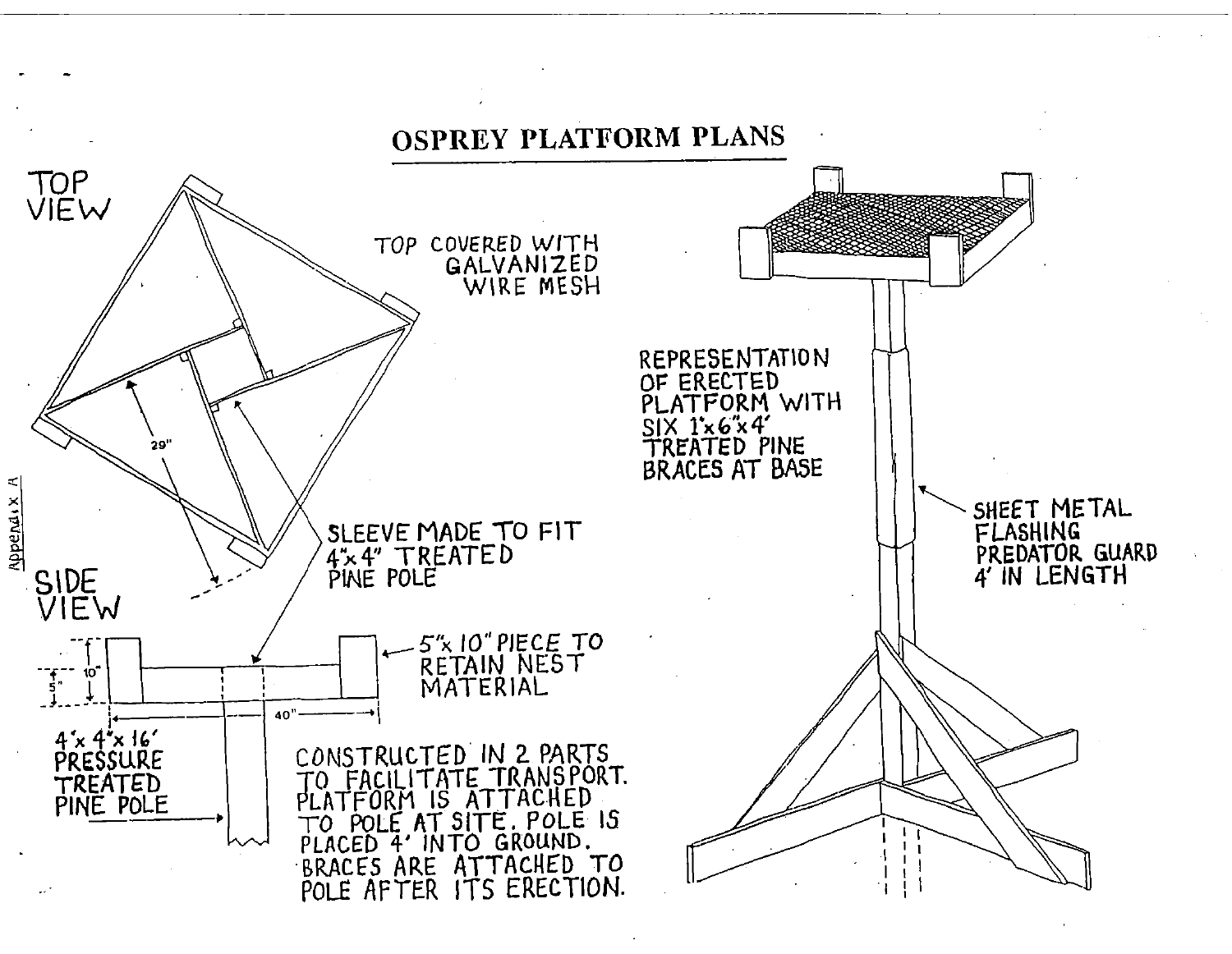Appendix B

## OSPREY NEST PLATFORM



LUMBER: One 12" x 12" x 1/2" exterior plywood One 2" x 6" x 12" cedar board One 20' or 30' cedar support post One  $2^r \times 6^r \times 8^r$  cedar board



Fig. 12.1. Diagram of an osprey nest platform. To construct the platform, the following materials are required: (l) 2° × 6° × 12' ecdar board: (1)  $2^{\circ} \times 2^{\circ} \times 3^{\circ}$  extern board; (1)  $12^{\circ} \times 12^{\circ} \times 12^{\circ} \times 12^{\circ}$  extern or plywood; (1)  $45^{\circ} \times 45^{\circ}$  piece of heavy duty wire mesh: (20) galvanized 40D nails: (4) 1/8" × 1" × 30" steel strapping; (8) 2 1/2" × 1/2" bolts with washers and nuts; (8) 4" × 1/2" lag serews; (1) 6" or 8" diameter cedar post. 20" to 10' long, and wood preservative and stain. To prevent splitting, predrill all nails and bolt holes. Treat the entire structure with wood preservative and stain ivown. To encourage use by ospreys, wire several sticks into the nest. (Platform drawing by C.L. Henderson. J. Voigt-Englund, and M. Miller. This diagram and information appears in Woodworking for Wildlife, Henderson [1984]. Please see this publication for additional information on platform construction and placement.)